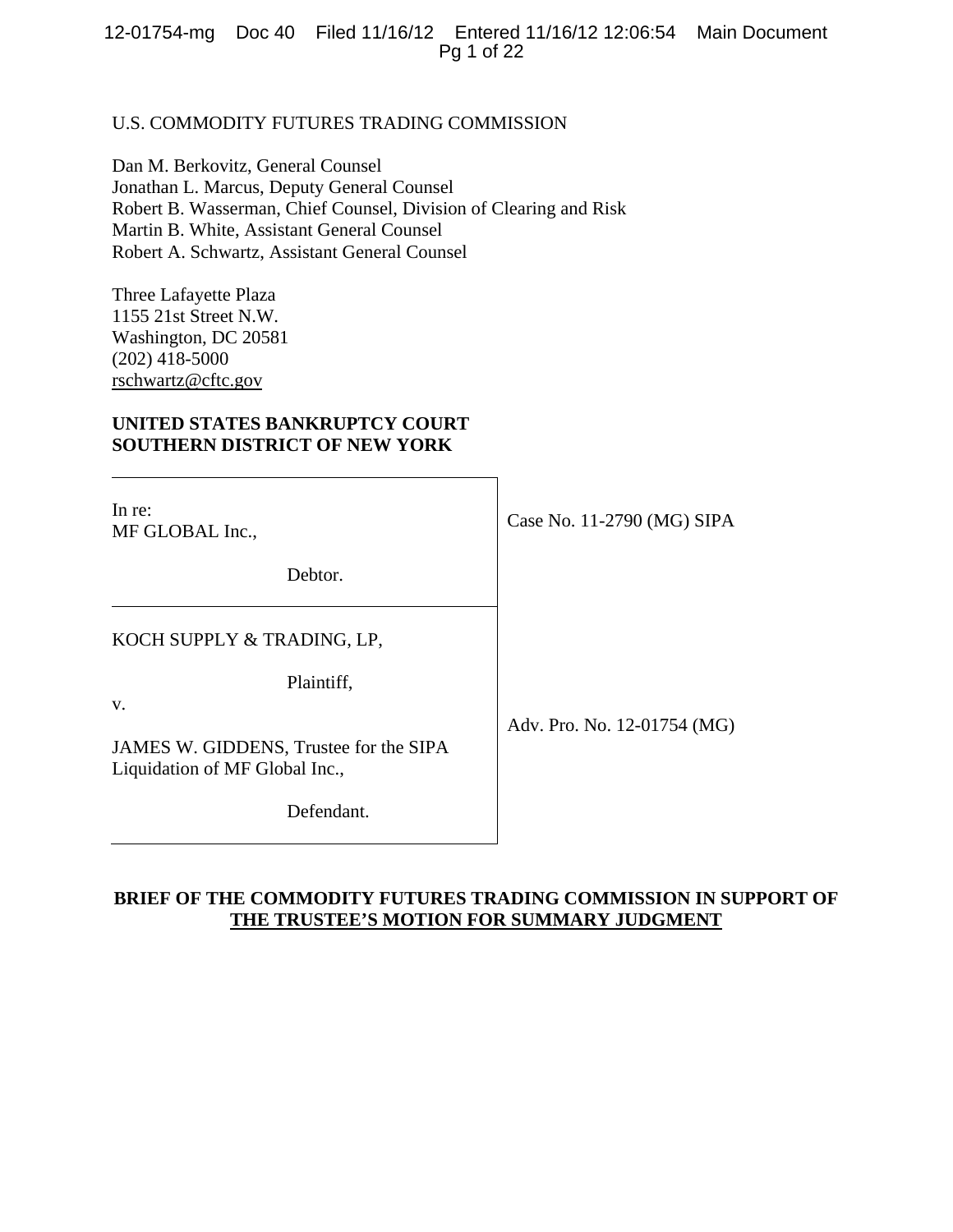# **TABLE OF CONTENTS**

| $\mathbf{I}$ .                                                                       |  |
|--------------------------------------------------------------------------------------|--|
| II.<br>There Is No Requirement that the Trustee Present a Certification of Default – |  |
| III. Rule $190.08(a)(1)(i)(E)$ Is a Lawful Exercise of the Commission's Exclusive    |  |
|                                                                                      |  |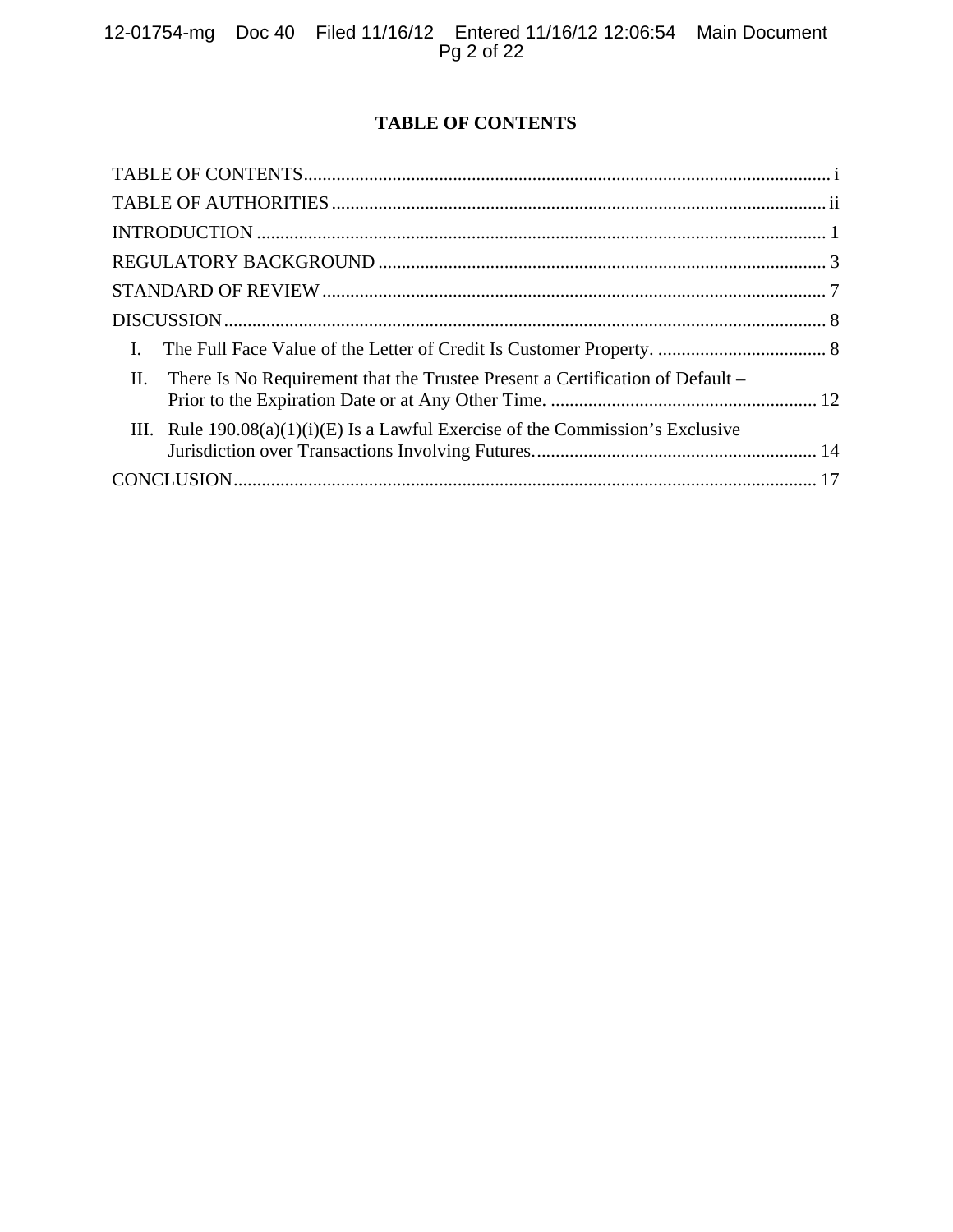# **TABLE OF AUTHORITIES**

# **Cases**

| Coast Cities Truck Sales, Inc. v. Navistar Int'l Transp. Co., 147 B.R. 674 (D.N.J. 1992)  14 |  |
|----------------------------------------------------------------------------------------------|--|
|                                                                                              |  |
| Durwick, LLC v. Doe, No. 11-1723, 2012 WL 2946877 (D. Colo. Bankr. June 1, 2012)  14         |  |
| First Commercial Bank v. Gotham Originals, Inc., 64 N.Y.2d 287 (1985)  13                    |  |
| In re Crude Oil Commodity Litig., 06 Civ. 6677,                                              |  |
|                                                                                              |  |
|                                                                                              |  |
| In re UBS AG ERISA Litig., No. 08 Civ. 6696,                                                 |  |
|                                                                                              |  |
|                                                                                              |  |
|                                                                                              |  |
| Lumber Liquidators, Inc. v. Stone Mt. Carpet Mills, Inc., No. 3:08-cv-573,                   |  |
|                                                                                              |  |
|                                                                                              |  |
| Motor Vehicle Mfrs. Ass'n v. State Farm Mut. Auto. Ins. Co., 463 U.S. 29 (1983)  8           |  |
|                                                                                              |  |
|                                                                                              |  |
|                                                                                              |  |
|                                                                                              |  |
|                                                                                              |  |
|                                                                                              |  |
| Twp. of Spring v. Std. Ins. Co., No. 09-5518,                                                |  |
|                                                                                              |  |
|                                                                                              |  |
| Union Carbide Corp. v. Comm'r of Internal Revenue, _ F.3d_, No. 11-2552,                     |  |
|                                                                                              |  |
|                                                                                              |  |
|                                                                                              |  |
| <b>Statutes</b>                                                                              |  |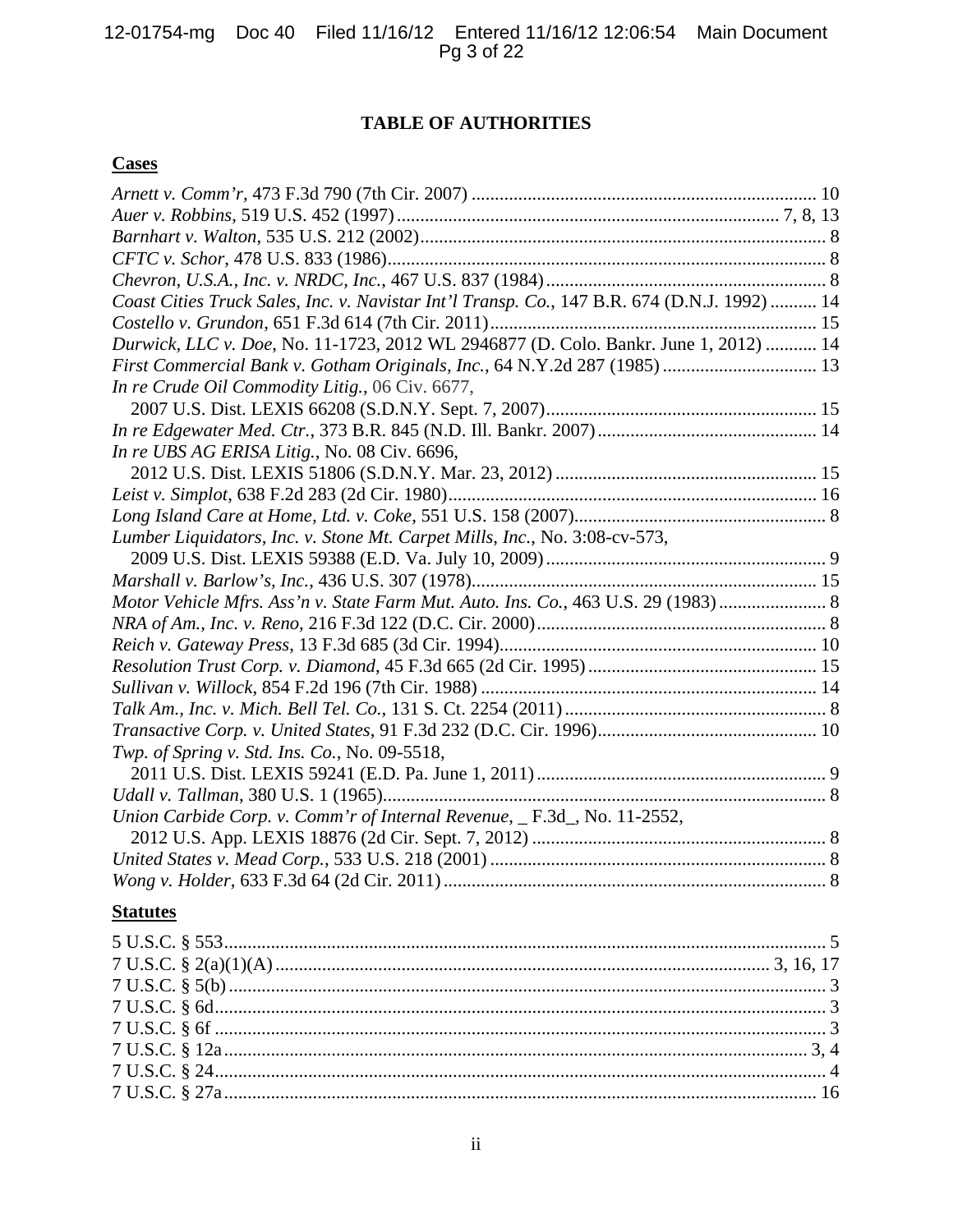# 12-01754-mg Doc 40 Filed 11/16/12 Entered 11/16/12 12:06:54 Main Document<br>Pg 4 of 22

| Dodd-Frank Wall Street Reform & Consumer Protection Act, P.L. 111-203, § 725, 124 Stat. |  |
|-----------------------------------------------------------------------------------------|--|
|                                                                                         |  |

# **Federal Regulations and Register Releases**

# **Legislative History**

# **Other Authorities**

|--|--|--|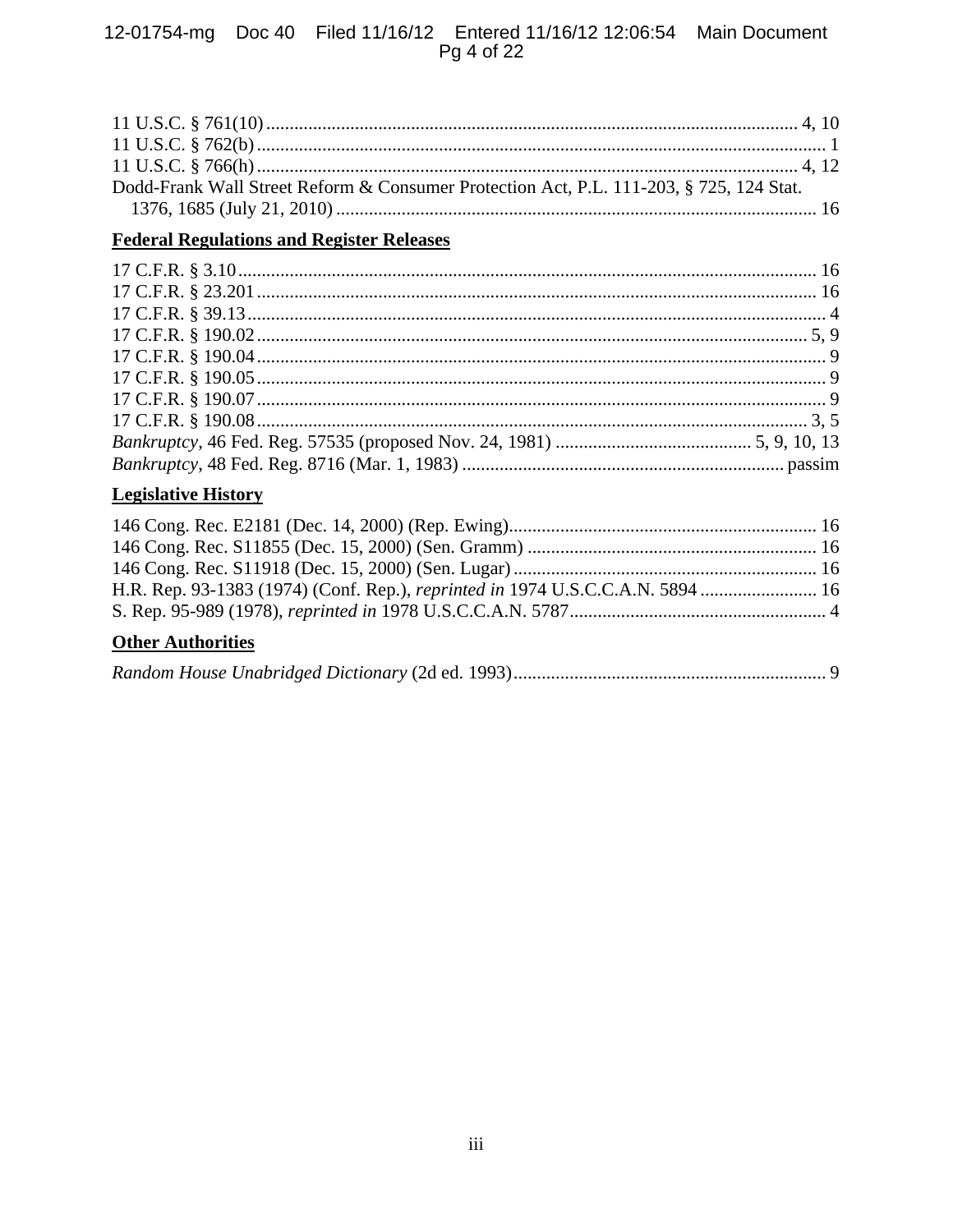## 12-01754-mg Doc 40 Filed 11/16/12 Entered 11/16/12 12:06:54 Main Document Pg 5 of 22

 The U.S. Commodity Futures Trading Commission ("CFTC" or the "Commission") respectfully submits this Memorandum of Law, pursuant to 11 U.S.C. § 762(b), to assist the Court in resolving the parties' cross-motions for summary judgment in the above-captioned adversary proceeding between Koch Supply & Trading, LP ("KS&T") and James W. Giddens, liquidation trustee for MF Global, Inc. ("Trustee"). As explained below, KS&T misinterprets CFTC Regulation  $190.08(a)(1)(i)(E)$ , concerning the treatment of letters of credit as customer property in a commodity broker liquidation. Thus, to the extent the cross-motions turn upon that provision, the Trustee is entitled to judgment as a matter of law.

#### **INTRODUCTION**

CFTC regulations permit a futures trader to use a letter of credit, in place of cash, to collateralize (or "margin") a futures transaction. In 1983, however, the Commission identified and addressed a problem associated with that practice – that in the event of a broker bankruptcy and shortfall in customer property, customers that posted cash or securities as margin would suffer a disproportionate share of the loss. That is because the Bankruptcy Code requires a liquidation trustee to distribute customer property on a pro rata basis. Unless a letter of credit is replaced in bankruptcy with an equivalent sum of cash, the pool of assets to be divided among injured customers would be reduced, dollar for dollar, by the face value of the letter, while letterof-credit customers would avoid the loss. This would be a strong additional incentive, for those traders who are able, to use letters of credit in lieu of cash or securities. Generally, this would include only larger traders, and it would come at the expense of smaller market participants. The Commission determined that this might be destabilizing to markets, as well as unfair to other customers in a shortfall, and that it would be contrary to the intent of the Bankruptcy Code.

Armed with a Congressional directive under the Bankruptcy Reform Act of 1978 to regulate commodity broker bankruptcies and to decide what assets should be "customer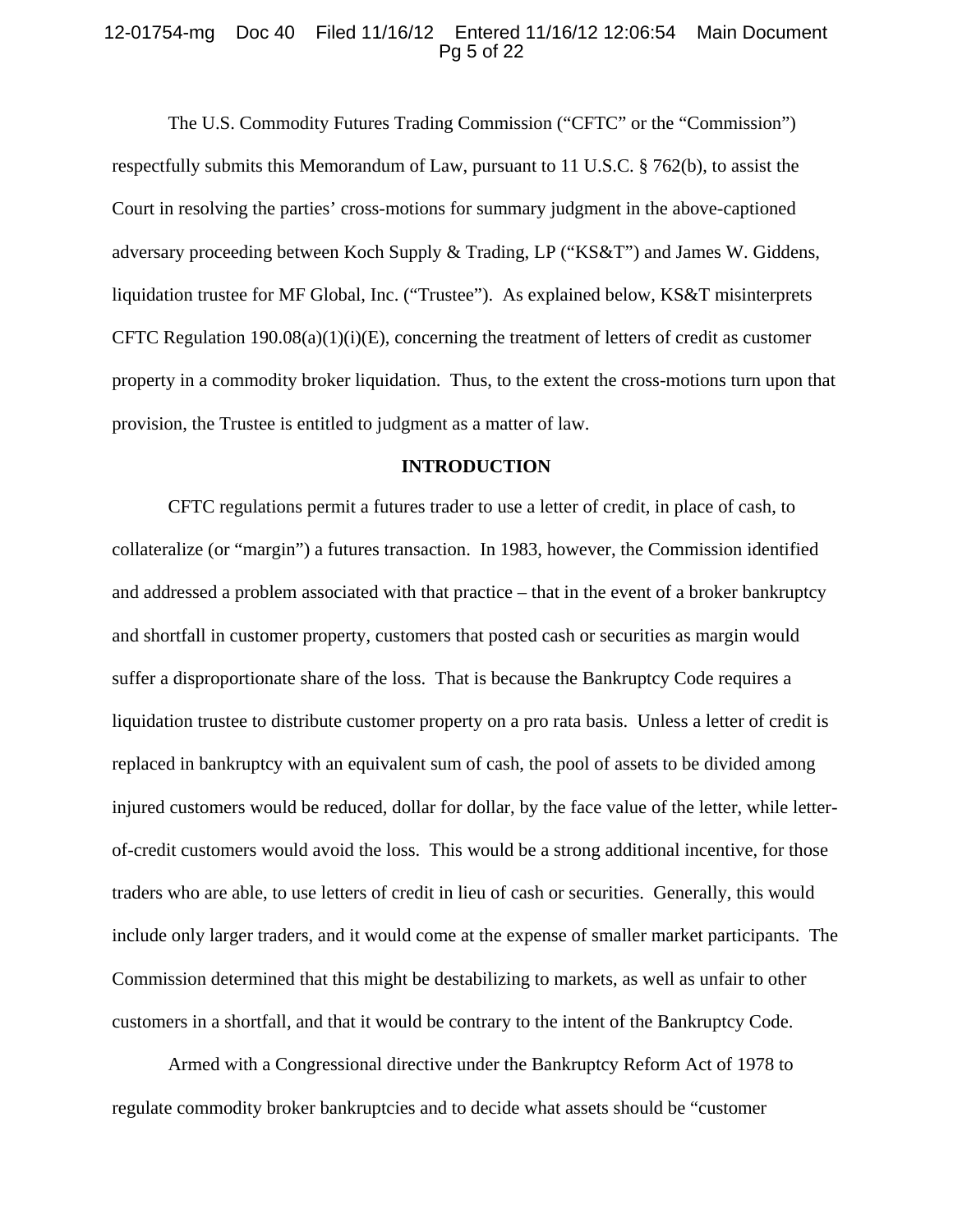## 12-01754-mg Doc 40 Filed 11/16/12 Entered 11/16/12 12:06:54 Main Document Pg 6 of 22

property" subject to pro rata distribution, the Commission established a market regulation to foreclose the harmful result it had identified: CFTC Rule 190.08(a)(1)(i)(E) states that if a trader elects to use a letter of credit to margin futures transactions, it does so on the condition that, in bankruptcy, the liquidation trustee is entitled to collect the "full proceeds" of that letter – that is, to replace, dollar for dollar, the cash for which the letter of credit has served as a substitute in the customer's account.

The dispute in this case focuses on the meaning of term "proceeds" in Rule  $190.08(a)(1)(i)(E)$ . The Trustee seeks to collect the full face value of KS&T's letter of credit; KS&T, however, argues that "proceeds" are limited to those funds that the Trustee may collect "from the issuing bank" following "a presentation that complied will all of the Letter of Credit's terms and conditions," including a written certification, prior to December 31, 2011, that KS&T was in default. (ECF Doc. No. 36-1 at 14, 17.) As explained below, KS&T's definition is incorrect and would frustrate the above-described purposes of the rule. Indeed, payments the Trustee receives to cure a customer's default typically are *not* customer property. In the rulemaking process that led to Rule 190.08(a)(1)(i)(E), the CFTC considered and rejected suggestions from commenters to amend the rule along the lines that KS&T suggests here. For the policy reasons described above, the Commission concluded that a liquidation trustee must collect the "full value" of such letters "irrespective of their terms even though they generally condition payment on delivery of a certification" of default. *Bankruptcy*, 48 Fed. Reg. 8716, 8718 (Mar. 1, 1983).

Finally, in a footnote, KS&T suggests that Rule  $190.08(a)(1)(i)(E)$  may exceed the Commission's delegated authority. (ECF Doc. No. 36-1 at 15 of 26 n.14.) If KS&T pursues this argument, the Commission reserves the right to respond in full. For present purposes, however,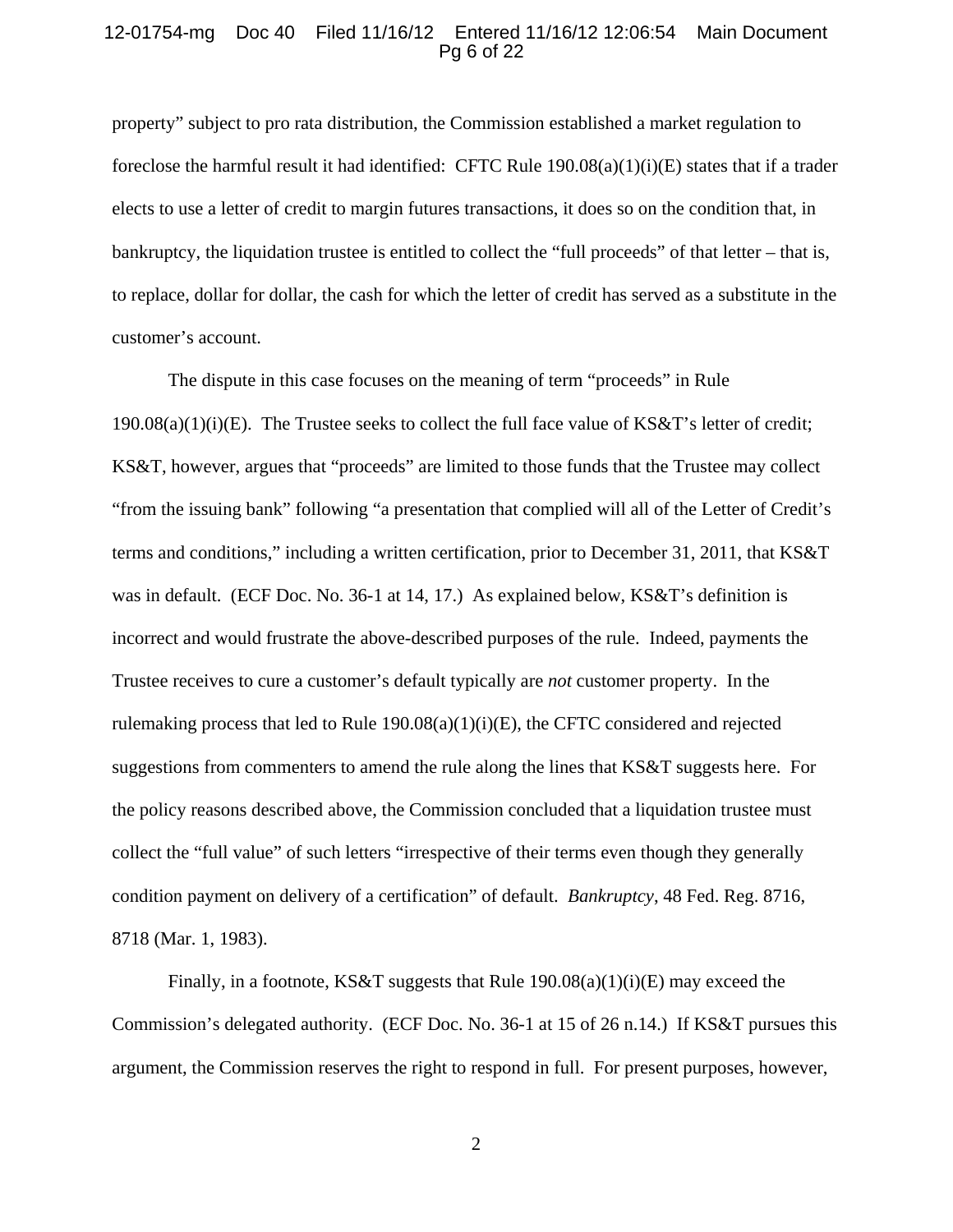## 12-01754-mg Doc 40 Filed 11/16/12 Entered 11/16/12 12:06:54 Main Document Pg 7 of 22

the Commission below explains the legal basis for Rule  $190.08(a)(1)(i)(E)$ , which is squarely within the CFTC's authority to regulate transactions involving futures and to establish the rules for liquidating a commodity broker.

The Commission, therefore, supports the Trustee's motion for summary judgment.

# **REGULATORY BACKGROUND**

 1. Under the Commodity Exchange Act ("CEA"), the CFTC has "exclusive jurisdiction" to regulate, *inter alia*, "transactions involving" commodity futures. 7 U.S.C. § 2(a)(1)(A). Within that exclusive jurisdiction, Congress has delegated to the CFTC plenary power "to make or promulgate such rules and regulations as, in the judgment of the Commission, are reasonably necessary to effectuate any of the provisions or to accomplish any of the purposes of the" CEA. *Id*. § 12a(5). Those purposes include protecting "the financial integrity of all transactions subject to" the CEA, "the avoidance of systemic risk," and the protection of "all market participants from . . . misuses of customer assets." *Id*. § 5(b). The CEA also charges the Commission with comprehensive regulation of commodity brokers including futures commission merchants ("FCMs") like MF Global, Inc., *see, e.g.*, 7 U.S.C. §§ 6d(a), 6f(a)-(b), and it grants the CFTC broad authority to regulate the use of margin to collateralize futures transactions. *See id*. § 12a(7)(D) (empowering the CFTC to set "margin requirements" to protect the financial integrity of clearing organizations); *id*. § 12a(5) (plenary rulemaking authority).

The CEA and the CFTC's regulations currently permit a broad range of property to be used as margin. *See, e.g.*, *id*. § 6d(a)(1) (referring to "money, securities, and property" to be used as margin); 17 C.F.R. § 190.08(a)(i) ("All cash, securities, or other property"). Although the Commission has expressed reservations about the use of letters of credit for this purpose, 48 Fed. Reg. at 8718-19 (stating that "it would be unwise to adopt a policy which would further encourage the use of letters of credit" in this way), some market participants find the practice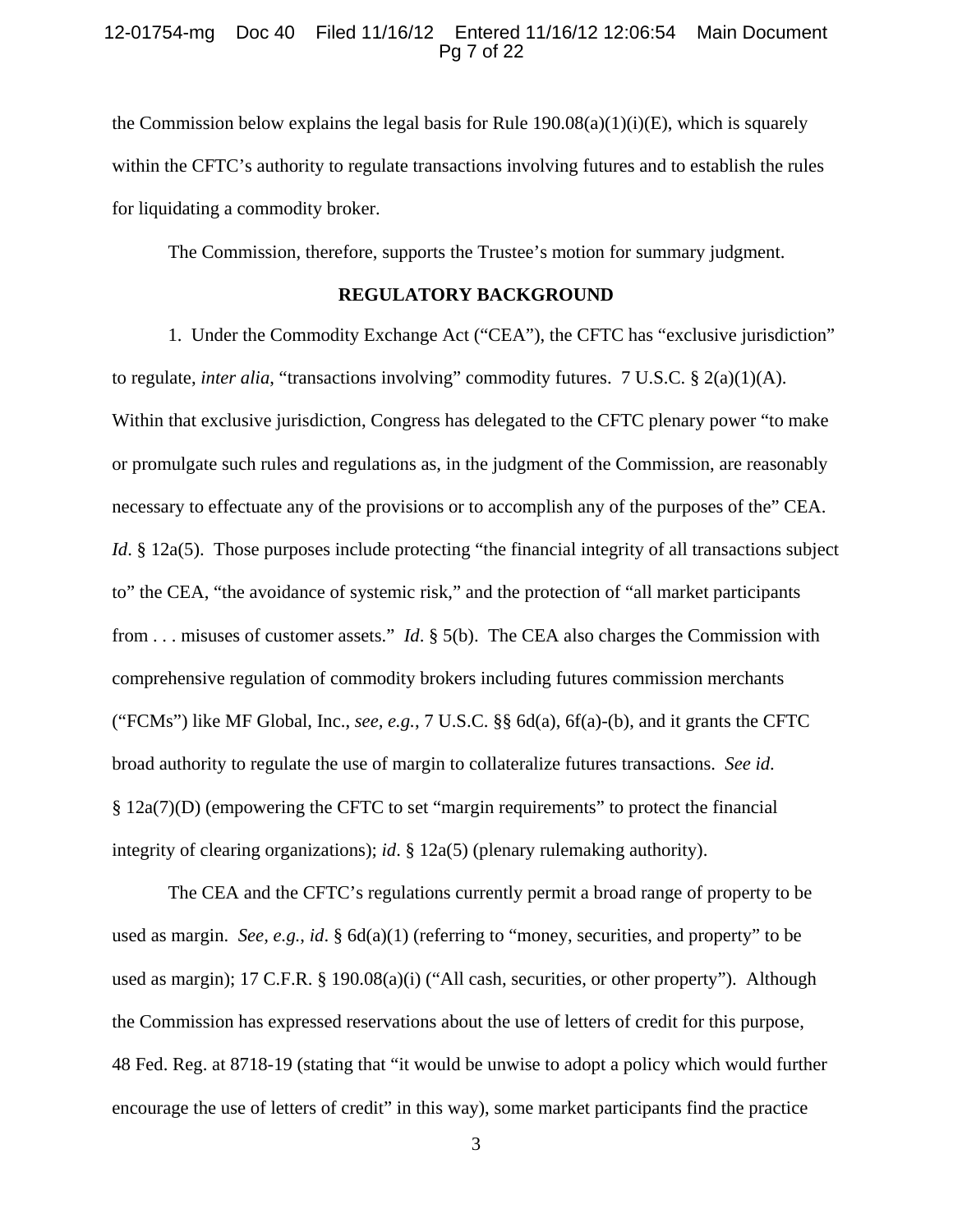#### 12-01754-mg Doc 40 Filed 11/16/12 Entered 11/16/12 12:06:54 Main Document Pg 8 of 22

useful, and there currently is no prohibition in the context of futures transactions. *But see* 17 C.F.R. § 39.13(g)(10) (stating that a clearinghouse "shall not accept letters of credit as initial margin for swaps").

2. Soon after enacting the modern CEA, Congress recognized the existence of "unique problems raised by commodity broker bankruptcies." S. Rep. 95-989 (1978), *reprinted in* 1978 U.S.C.C.A.N. 5787, 5793. In response, Congress established Bankruptcy Code Subchapter IV of Chapter 7, 11 U.S.C. §§ 761-67, in the Bankruptcy Reform Act of 1978, applicable only to commodity broker liquidations, with "customer protection as a primary objective." S. Rep. 95- 989, 1978 U.S.C.C.A.N. at 5794. The linchpin of Subchapter IV in that respect is Section 766(h), which requires a liquidation trustee to distribute all "customer property" to customers "ratably" and in priority to other claims. 11 U.S.C. § 766(h). The statute defines "customer property" to include all "property, or the proceeds of such . . . property, received, acquired, or held by or for the account of the debtor, from or for the account of a customer," including such property "held to margin" a commodity contract. *Id*. § 761(10). Thus, all property that the debtor has received from a customer to margin a commodity contract, and all proceeds derived from that property, are subject to pro rata distribution.

3. While Congress established this "framework," it declined to legislate "detailed rules to govern every contingency" in a broker liquidation. S. Rep. 95-989, at 8 (1978), *reprinted in*  1978 U.S.C.C.A.N. 5787. Instead, it delegated "general rulemaking authority" to the CFTC. *Id*. Among the powers delegated, Congress charged the Commission with establishing the "method by which the business of [a] commodity broker is to be . . . liquidated" and with determining what constitutes "customer property" to be distributed pro rata. 7 U.S.C. § 24(a). Pursuant to these powers, as well as the Commission's plenary power under 7 U.S.C. § 12a(5) to regulate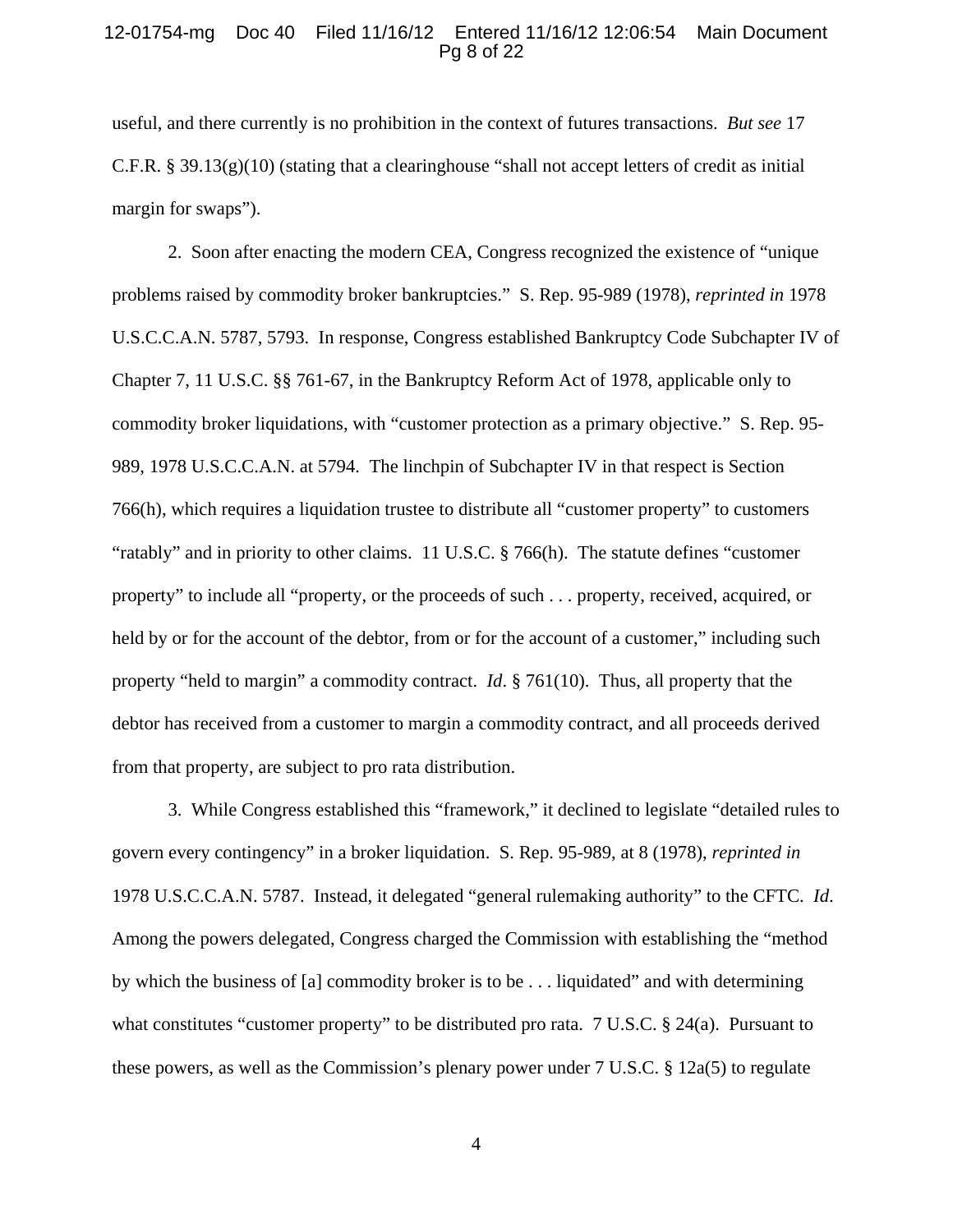#### 12-01754-mg Doc 40 Filed 11/16/12 Entered 11/16/12 12:06:54 Main Document Pg 9 of 22

transactions involving futures, the CFTC in 1983 enacted the "Part 190 Rules," 17 C.F.R. §§ 190.01 *et seq*., to govern the liquidation of a commodity broker, the calculation of allowed claims, and the marshaling and distribution of assets to customers. *See* 48 Fed. Reg. at 8739. As relevant here, Rule 190.02(f) directs the trustee to "liquidate" all "property held by or for the account of" the debtor. 17 C.F.R. § 190.02(f). If that property includes a letter of credit that the FCM holds as margin, Rule  $190.08(a)(1)(i)(E)$  states that the "full proceeds" of that letter become "customer property" to be distributed pro rata. *Id*. § 190.08(a)(1)(i)(E).

4. The Commission adopted these rules pursuant to a formal notice and comment process under the Administrative Procedures Act. *See* 5 U.S.C. § 553. The Commission proposed Part 190 in 1981, along with detailed interpretations and explanations of how the rules would operate in practice. *See Bankruptcy*, 46 Fed. Reg. 57535 (proposed Nov. 24, 1981). In the proposal, the Commission "singled out" letters of credit, specifying that, if a customer chose to use such an instrument to margin trades, it did so on the condition that, in the event of the FCM's bankruptcy, the trustee would be entitled to the "full value" of the letter, which would become customer property, subject to pro rata distribution:

Letters of credit are singled out for special treatment because the Commission believes that it is important to make clear that the *full value* of a letter of credit posted as margin would be drawn in the event of a bankruptcy and the full proceeds thereof would be treated as customer property.

*Id.* at 57553 (emphasis added).

 A six-month comment period followed. 48 Fed. Reg. at 8716. The Commission received several submissions, including three from commenters who focused on the letter-of-credit issue and argued that the rule "should be amended" to restrict the trustee from collecting such proceeds *except* as provided by the terms of the letter, such as to cover a default. Ltr. from FIA to CFTC (May 12, 1982) at 40-41 (Schwartz Decl. Ex. A) (stating that the rule "should be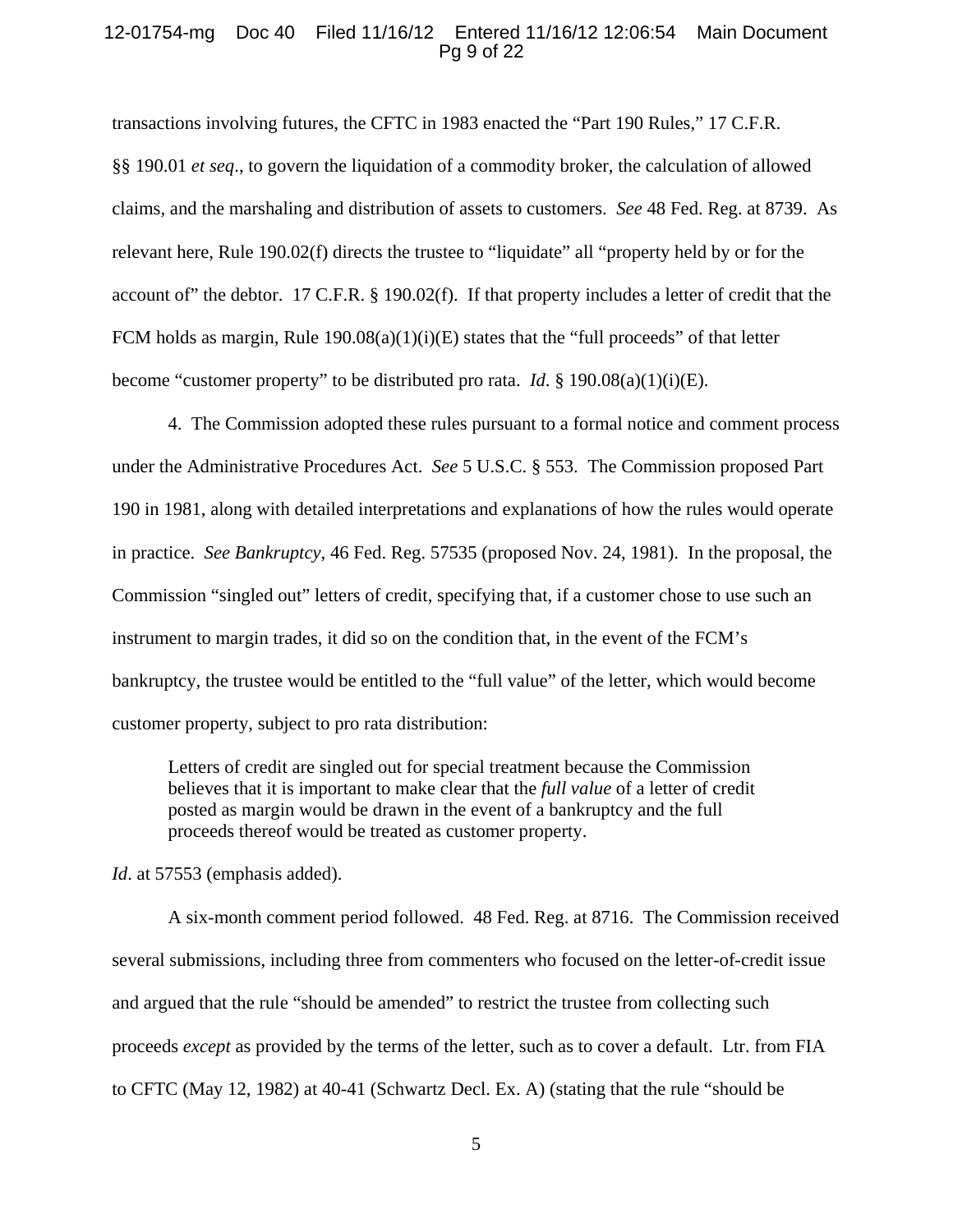## 12-01754-mg Doc 40 Filed 11/16/12 Entered 11/16/12 12:06:54 Main Document Pg 10 of 22

amended" so that "letters of credit may be drawn by a trustee only to meet a broker's or customer's margin requirement"); Ltr. from Chicago Bd. of Trade to J. Stuckey, Secretariat, CFTC (May 14, 1982) at 10-11 (Schwartz Decl. Ex. B) (similar); Ltr. from E. Schroeder to J. Stuckey (May 15, 1982) at 38-39 ("ABA Ltr.") (Schwartz Decl. Ex. C) (similar). The ABA Committee on Commodities Regulation, for example, noted that letters of credit "frequently contain" such "terms conditioning payment on delivery of a certification that additional funds are required to margin a contract or to cover a default," but the proposed rule would "require a trustee to draw the full proceeds of a letter of credit *irrespective of [those] terms*." ABA Ltr. at 38-39 (emphasis added).

 5. The Commission considered the commenters' suggestions, consulted with market participants and the trustee in a liquidation, and voted unanimously to adopt the rule as proposed. *See* CFTC Minutes (Feb. 15, 1983) at 1 (Schwartz Decl. Ex. D); 48 Fed. Reg. at 8718, 8738. Throughout the release, the Commission explained that its objective was to implement Congress' design of equitable, pro rata distribution, and to do so in a manner that would protect small customers from unfair disadvantage. 48 Fed. Reg. at 8719 (noting that the Code was "intended to assure parity between customers with margining power and those without it"); *id*. ("[T]he Code itself . . . contains no provisions for the reclamation of property free of a pro rata distribution"); *id*. at 8724 (rejecting a suggestion that "would undermine the basic concept of a bankruptcy proceeding which is intended to ensure that no one obtains more than his pro rata share"). The Commission agreed that the rule would empower the trustee to demand payment "irrespective" of letter terms conditioning "payment on delivery of a certification" of default. *Id*. at 8718. But, the Commission explained, this condition on the use of letters of credit in futures transactions is necessary to protect other customers from injury in the form of diminished pro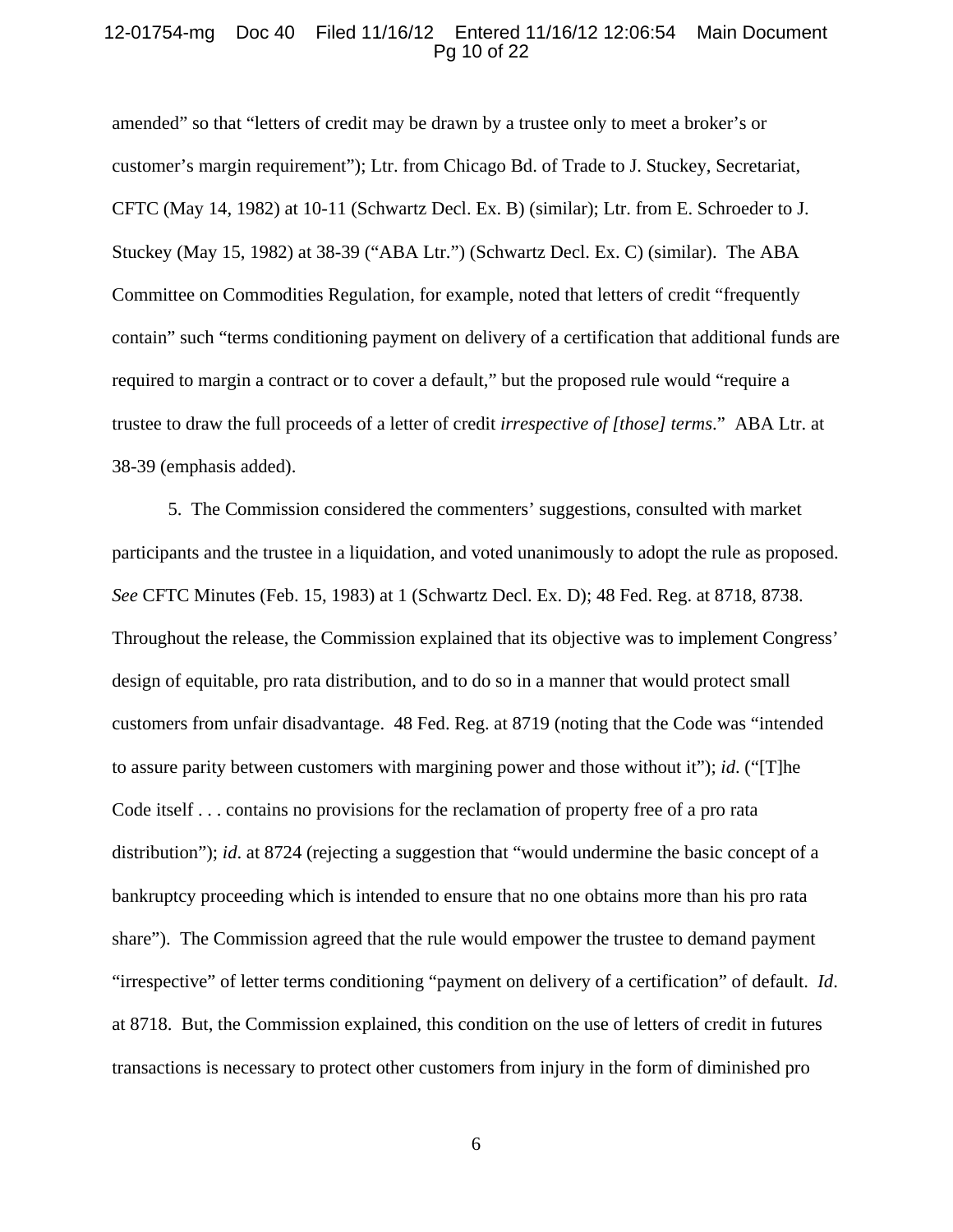#### 12-01754-mg Doc 40 Filed 11/16/12 Entered 11/16/12 12:06:54 Main Document Pg 11 of 22

rata shares, and that a contrary rule would catalyze additional use of letters of credit, exacerbating the problem:

The Commission's proposal was intended to assure that customers using a letter of credit to meet original margin obligations would be treated no differently than customers depositing other forms of non-cash margin or customers with excess cash margin deposits. If letters of credit are treated differently than Treasury bills or other non-cash deposits, there would be a substantial incentive to use and accept such letters of credit as margin as they would be a means of avoiding the pro rata distribution of margin funds, contrary to the intent of the Code.

*Id.* at 8718. In response to the commenters, the Commission explained that their suggested approach "would favor large customers at the expense of smaller market participants since only larger customers are permitted to make non-cash deposits of margin." *Id*. at 8719. For every large customer permitted to exclude its margin amount from customer property, the universe of assets to be distributed pro rata would be diminished. The Commission concluded that this would be contrary to the intent of Subchapter IV and "inherently unfair." *Id*.

 The Commission also was "guided by additional policy considerations" related to market stability. It expressed concern about the "viability" of letters of credit as margin deposits, because they are relatively cumbersome to convert to cash in response to a market event. *Id.*; *see also id.* at 8718 n.14 (noting clearing organizations' policy changes in response to "periods of volatility"). It would therefore be "unwise," the Commission explained, "to adopt a policy which would further encourage the use of letters of credit and, indeed, their substitution for other forms of margin." *Id.* at 8719. Accordingly, the Commission resolved that if a customer does choose to margin using a letter of credit, it may do so only on the condition that, in the event of bankruptcy, the trustee would be entitled to the full face amount of the letter. *Id*. at 8718.

#### **STANDARD OF REVIEW**

 An agency's interpretation of its own regulation is "controlling" unless "plainly erroneous or inconsistent with the regulation" itself. *Auer v. Robbins*, 519 U.S. 452, 461 (1997)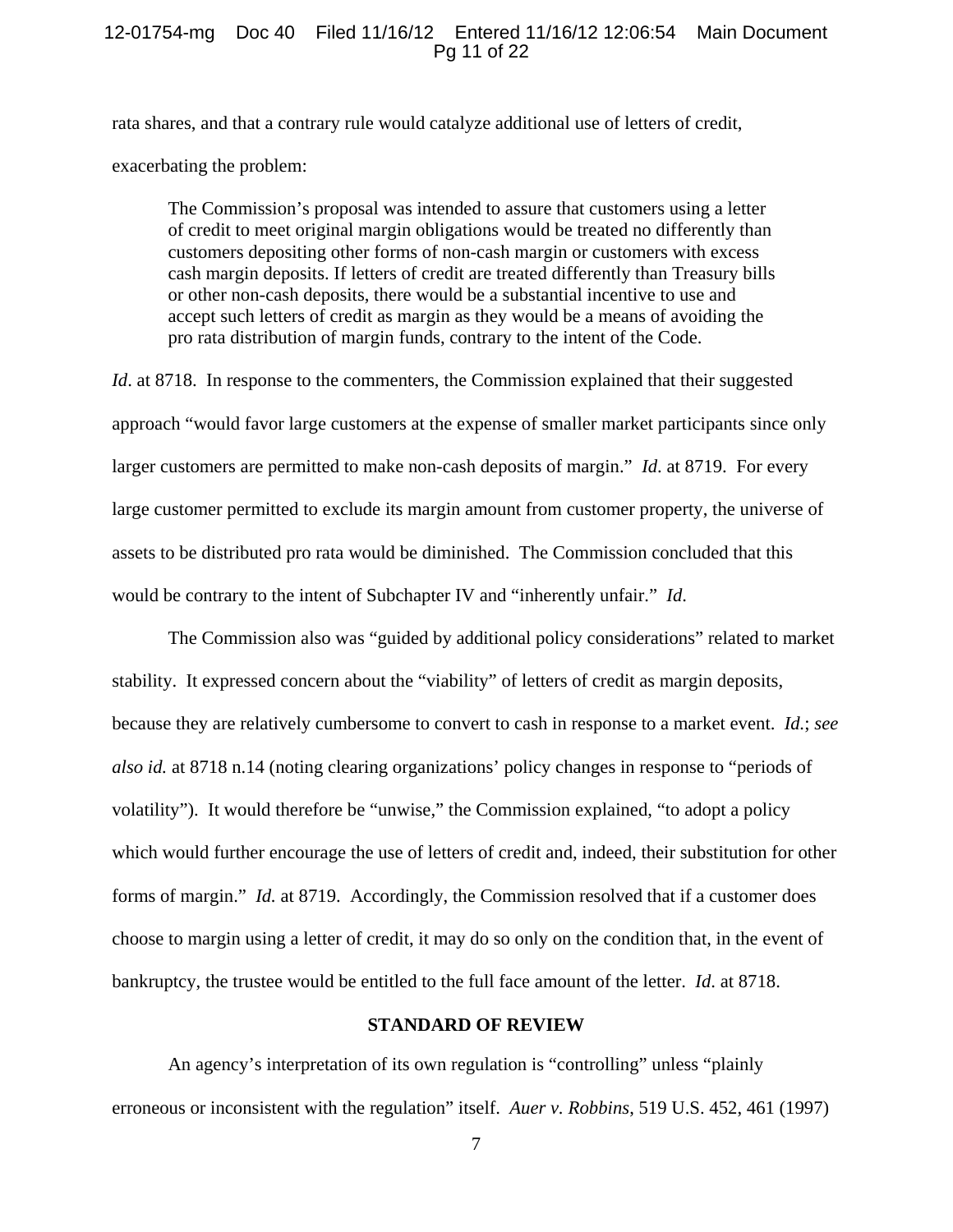# 12-01754-mg Doc 40 Filed 11/16/12 Entered 11/16/12 12:06:54 Main Document Pg 12 of 22

(internal quotation marks omitted). Deference is "even more clearly in order" when the agency offers a "contemporaneous construction" of its own regulation at enactment, *Udall v. Tallman*, 380 U.S. 1, 16 (1965) (internal quotation marks omitted), and courts must "normally accord particular deference to an agency interpretation of 'longstanding' duration," *Barnhart v. Walton*, 535 U.S. 212, 220 (2002). The highest deference is required where, as here, the interpretation was subject to notice and comment and, therefore, can "create no unfair surprise." *Long Island Care at Home, Ltd. v. Coke*, 551 U.S. 158, 170-71 (2007); *United States v. Mead Corp.,* 533 U.S. 218, 226-27 (2001). Nevertheless, controlling deference is due "even if th[e] interpretation appears in a legal brief." *Union Carbide Corp. v. Comm'r of Internal Revenue*, \_ F.3d\_, No. 11- 2552, 2012 U.S. App. LEXIS 18876, at \*11-12 (2d Cir. Sept. 7, 2012); *see also Talk Am., Inc. v. Mich. Bell Tel. Co.,* 131 S. Ct. 2254, 2261 (2011); *Auer*, 519 U.S. at 461.<sup>1</sup>

#### **DISCUSSION**

# **I. The Full Face Value of the Letter of Credit Is Customer Property.**

 $\overline{a}$ 

The Part 190 Rules require the trustee to "liquidate" all "property held by" the debtor

and, if that property includes a customer's letter of credit, the "full proceeds" of the letter

<sup>&</sup>lt;sup>1</sup> To the extent KS&T disputes the CFTC's authority with respect to Rule 190.08(a)(1)(i)(E), the Commission is entitled to deference under *Chevron, U.S.A., Inc. v. NRDC, Inc.*, 467 U.S. 837, 843-44 (1984). Where, as here, an agency acts pursuant to "an express delegation of authority," the resulting "legislative regulations are given controlling weight unless they are arbitrary, capricious, or manifestly contrary to the statute." *Id*. The Court must affirm the agency's action so long as it "is rational, based on consideration of the relevant factors, and within the scope of the authority delegated." *Motor Vehicle Mfrs. Ass'n v. State Farm Mut. Auto. Ins. Co.*, 463 U.S. 29, 42 (1983). With respect to the Commission's interpretation of the delegations in the CEA, the first question under *Chevron* is "whether Congress has directly spoken to the precise question at issue." 467 U.S. at 842-843. If Congress has not "unambiguously expressed" a "clear" intent on the issue, the question is "whether the agency's answer is based on a permissible construction of the statute." *Id*. In that inquiry, "the court does not simply impose its own construction" of the statute. *Id.* Rather, it must accept "any reasonable interpretation" by the agency. *Wong v. Holder*, 633 F.3d 64, 74 (2d Cir. 2011). This standard is "highly deferential." *NRA of Am., Inc. v. Reno*, 216 F.3d 122, 137 (D.C. Cir. 2000). The Supreme Court has cautioned that, in particular, the CFTC's "expertise is superior to that of a court when," as here, "a dispute centers on whether a particular regulation is 'reasonably necessary to effectuate any of the provisions or to accomplish any of the purposes'" of the CEA; "the agency's position, in such circumstances, is therefore due substantial deference." *CFTC v. Schor*, 478 U.S. 833, 845 (1986).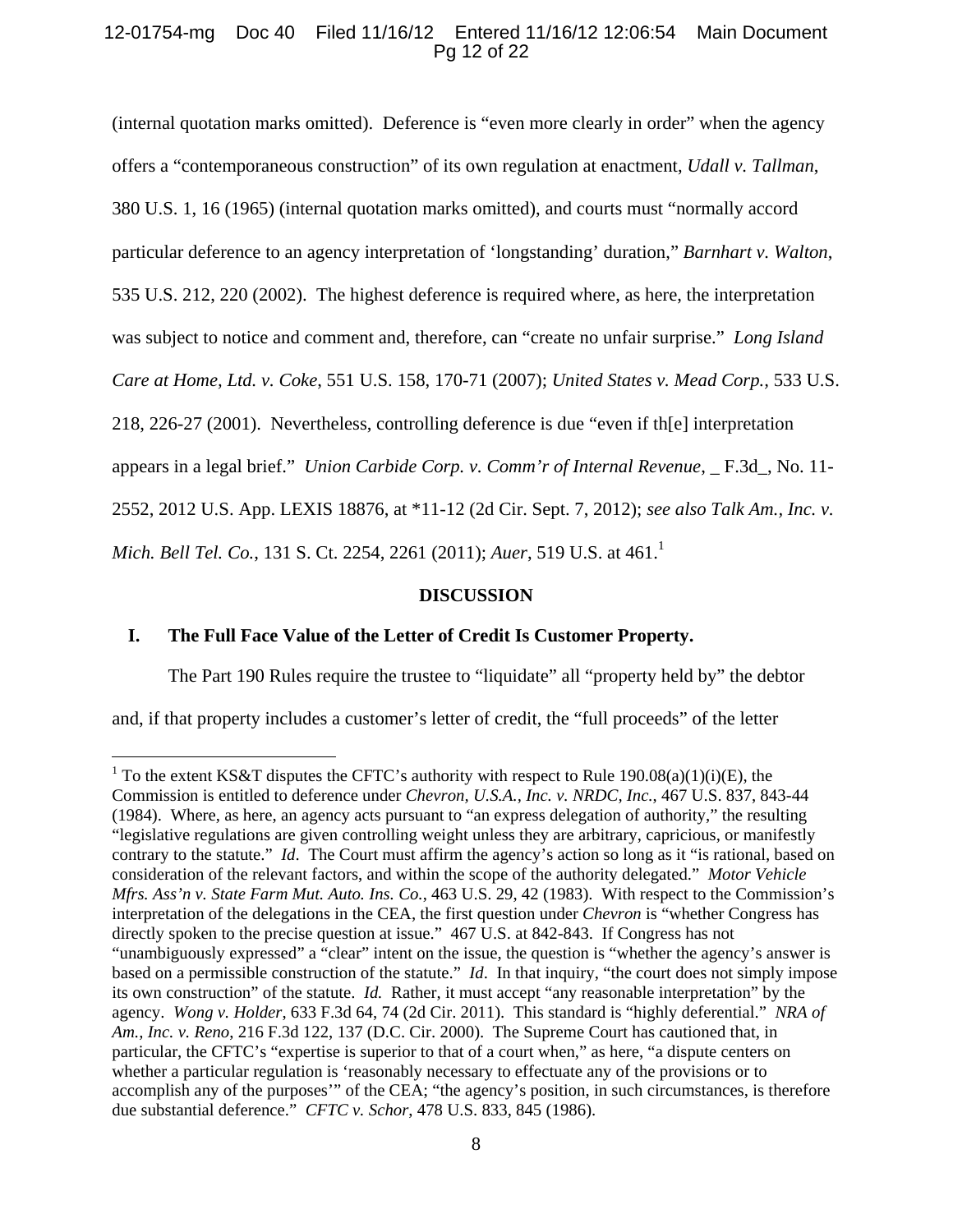## 12-01754-mg Doc 40 Filed 11/16/12 Entered 11/16/12 12:06:54 Main Document Pg 13 of 22

become "customer property" subject to pro rata distribution. 17 C.F.R. §§ 190.02(f),

 $190.08(a)(1)(i)(E)$ . These terms do not, as KS&T argues, limit the Trustee to funds he can obtain by presenting the letter to a bank accompanied by a certification of default – that approach was considered and rejected in the Part 190 rulemaking process. Instead, the Trustee is entitled to the full face value of the letter, irrespective of conditions that may apply outside of bankruptcy.

1. To "liquidate," as used in Part 190, means to "convert (a nonliquid asset) into cash" or "[t]o settle (an obligation) by payment or other adjustment." *Twp. of Spring v. Std. Ins. Co.*, No. 09-5518, 2011 U.S. Dist. LEXIS 59241, at \*16 (E.D. Pa. June 1, 2011) (quoting Black's Law Dictionary 1014 (9th ed. 2009)); *Lumber Liquidators, Inc. v. Stone Mt. Carpet Mills, Inc.*, No. 3:08-cv-573, 2009 U.S. Dist. LEXIS 59388, \*21-22 (E.D. Va. July 10, 2009) (stating that "'liquidate' can be defined broadly . . . to mean 'to convert assets to cash'" (quoting Webster's New Collegiate Dictionary 697 (9th ed. 1987)). The term "proceeds" has its usual meaning: "something that results or accrues; the total amount derived from a sale or other transaction." *Random House Unabridged Dictionary* 1542 (2d ed. 1993). Thus, when an FCM goes into bankruptcy, the trustee is directed to draw down or otherwise settle with the customer, thereby converting to cash, any letters of credit the FCM is holding in a customer account. *See* 46 Fed. Reg. at 57553; 48 Fed. Reg. at 8718.

2. KS&T cites UCC Section 5-114(a) for the proposition that "proceeds" are limited to "the funds that the beneficiary receives from the issuing bank when it draws on the letter." (ECF Doc. No. 36-1 at 14 of 26.) But the CFTC did not adopt that definition in Part 190. Rather, "proceeds" is used throughout Part 190 in the broader sense noted above – the total amount derived from a transaction. *See* 17 C.F.R. §§ 190.04(e)(3), 190.05(a)(3), 190.07(b)(1)(iii)(A)(2),  $(B)(3)$ ,  $\&$  (e)(1), (4)-(5). The Commission intended this term to have the same meaning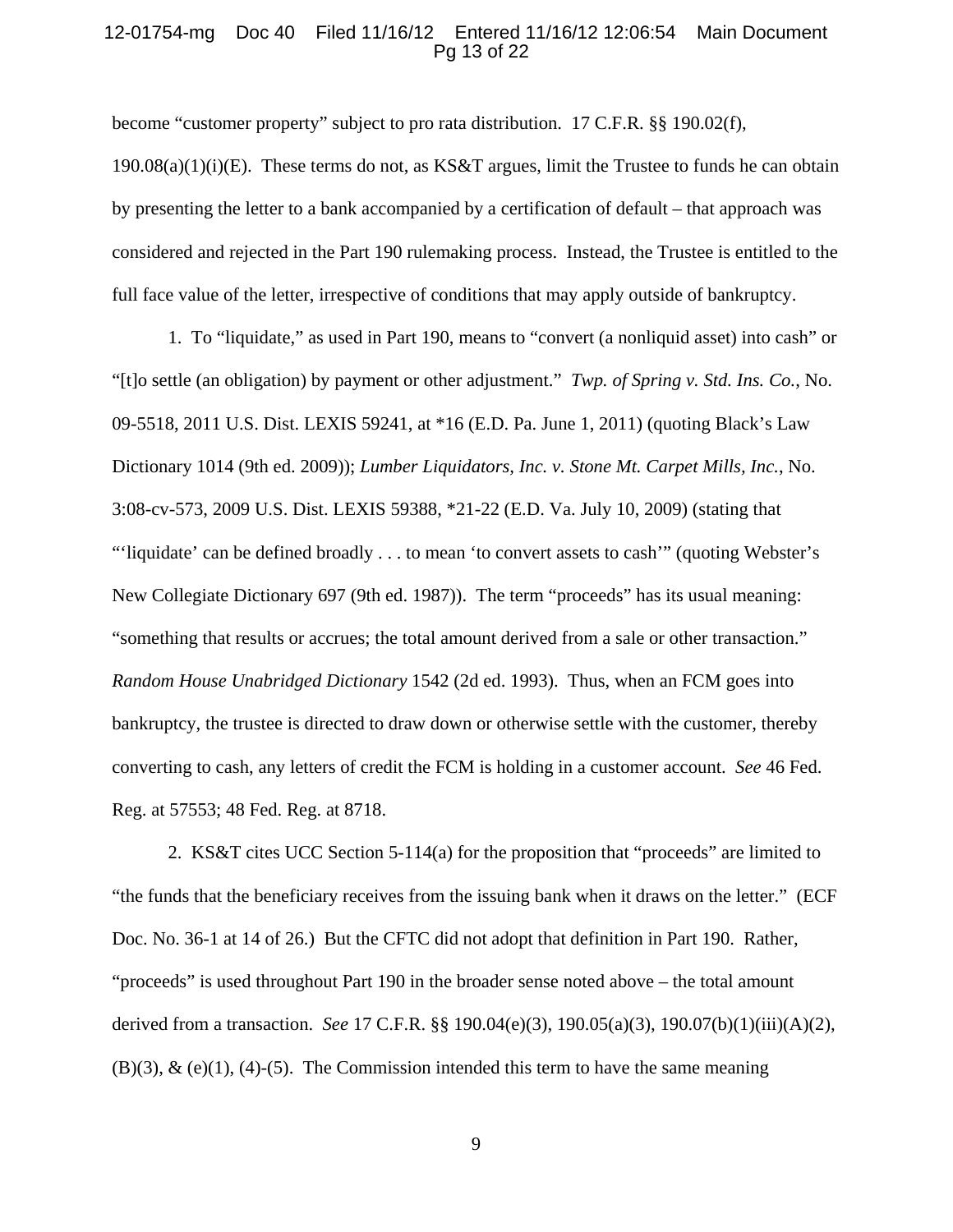## 12-01754-mg Doc 40 Filed 11/16/12 Entered 11/16/12 12:06:54 Main Document Pg 14 of 22

throughout Part 190, which is the presumption when an agency uses identical language in different parts of related regulations. *Arnett v. Comm'r*, 473 F.3d 790, 798 (7th Cir. 2007); *Transactive Corp. v. United States*, 91 F.3d 232, 238 (D.C. Cir. 1996); *Reich v. Gateway Press*, 13 F.3d 685, 700 n.19 (3d Cir. 1994) (Becker, Nygaard, Alito, JJ.). This is also consistent with Subchapter IV, which likewise uses the term "proceeds" in the broad sense applicable to any form of property that the trustee must convert to cash. 11 U.S.C. § 761(10).

3. Indeed, KS&T's interpretation restricting customer property to funds received following a certification of default is not plausible because such proceeds would generally *not* be susceptible to treatment as customer property. Instead, they would be owed as margin payments to cover trading losses already incurred. As the CFTC explained in the adopting release, "the standby feature of the letter [of credit] only guarantees the payment of variation margin," 48 Fed. Reg. at 8718, and such "margin payments would not be able to be distributed pro rata because, as in ordinary practice, they would be credited directly for the account to which they were made." 46 Fed. Reg. at 57542; *see also* 48 Fed. Reg. at 8727. In other words, if there is a margin call and the customer defaults, the funds received cannot be distributed pro rata, because they are owed to the clearinghouse to cover losses.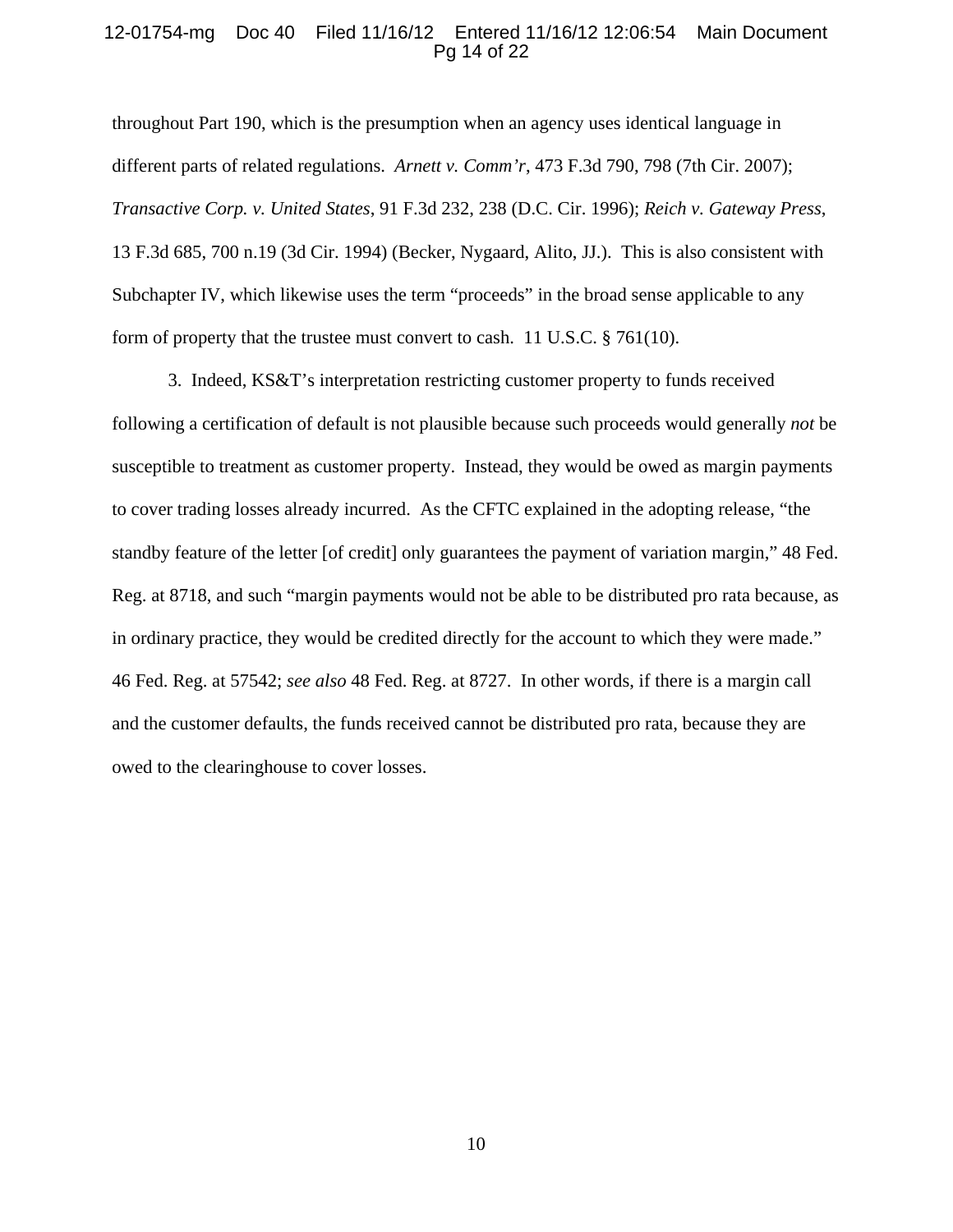## 12-01754-mg Doc 40 Filed 11/16/12 Entered 11/16/12 12:06:54 Main Document Pg 15 of 22

4. KS&T repeatedly quotes the Commission's use of the word "draw" in the rule release as proof that Rule  $190.08(a)(1)(i)(E)$  limits the Trustee to cash he can obtain from the issuing bank under the terms of the letter. (ECF Doc. No. 36-1 at 7, 14, 16, 22 of 26 (quoting 48 Fed. Reg. at 8718).) But this language is excerpted misleadingly from a sentence addressing a different issue – whether the trustee is entitled to the "full value" or only "the margin obligation secured" by the letter:

Under this approach, the trustee *would be required to draw the full value* of a letter of credit posted as margin and treat the funds received as customer property, *irrespective of the margin obligation secured thereby*. The Commission's proposal recognizes that it is the letter of credit itself which is posted as original margin, and the standby feature of the letter only guarantees the payment of variation margin.

48 Fed. Reg. at 8718 (emphases added). The Commission was not expressing a preference for cash from one source or another. Such a distinction, urged by KS&T, would be arbitrary, as the source of the cash makes no difference either in terms of estate administration or to the letter-ofcredit customer, who is liable for the full amount, whether payment is owed to the issuing bank or given directly to the Trustee. On the other hand, the limitation KS&T reads into the rule would conflict with the rest of the Commission's interpretation, which makes clear that letter-ofcredit customers are to share in any shortfall just as though they had posted cash, and in which the Commission stressed the overriding objective of preventing injury to other customers. *Id*. (stating that letter of credit customers "would be treated no differently" than cash customers).

 There are many factual scenarios in which a trustee might be unable to obtain cash from the issuing bank, or might validly choose to proceed in some other way, none of which would justify inequitable distribution of the bankruptcy loss. For example, the letter-of-credit customer may intercede to block payment through legal process or other means. In other cases, the trustee

<sup>&</sup>lt;sup>2</sup> In other words, letter-of-credit customers will typically post a letter with a face value higher than their current margin obligation so as to cover fluctuations that might otherwise require additional deposits.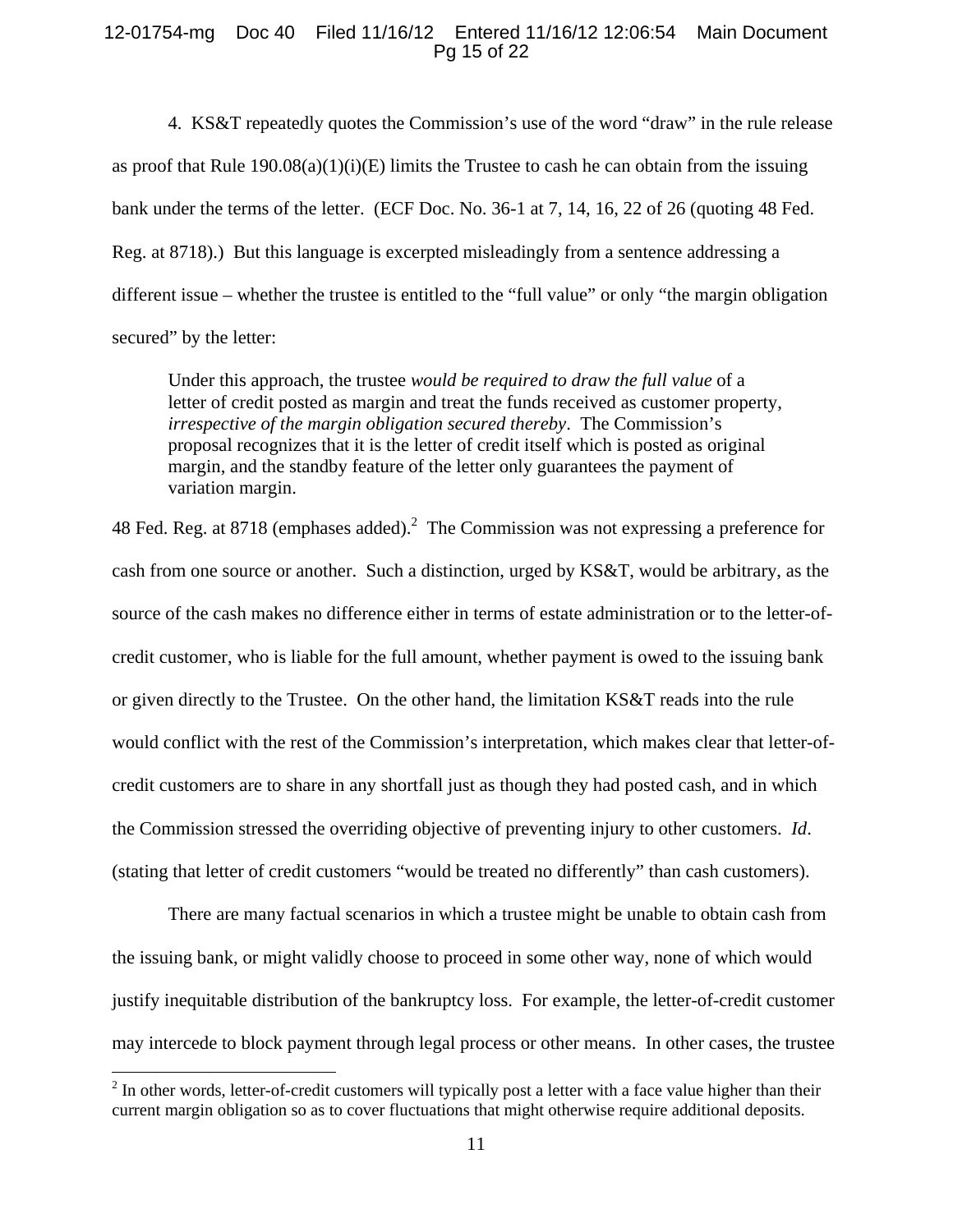## 12-01754-mg Doc 40 Filed 11/16/12 Entered 11/16/12 12:06:54 Main Document Pg 16 of 22

might decide, in the exercise of business judgment, that it would serve the estate's interests to negotiate directly with the customer. If the FCM bankruptcy occurs in the context of acute market turmoil, the issuing bank may be unable to pay. Or, as appears to be the case here, the letter of credit's expiration date may occur before the trustee of a large FCM in a complex liquidation is able to convert the instrument to cash.<sup>3</sup> None of those circumstances would be cause to shift more of the shortfall to customers using cash or securities to margin, and the language excerpted by KS&T does not approve that inequitable result. To the contrary, the Commission stated that letter of credit customers are to be "treated no differently" than if they had posted equivalent cash. 48 Fed. Reg. at 8718. Thus, "full proceeds" must be interpreted as the Trustee does here, to entitle the estate to the full face value.

# **II. There Is No Requirement that the Trustee Present a Certification of Default – Prior to the Expiration Date or at Any Other Time.**

1. Under Rule  $190.08(a)(1)(i)(E)$ , the Trustee's right to the "full proceeds" of a letter of credit used to margin is not conditional on a default by the customer. Rather, the Trustee is to collect the "full proceeds" of the letter "irrespective of [its] terms." 48 Fed. Reg. at 8718. Contrary to KS&T's argument, therefore, there is no basis to require a trustee to make a certification of such default in accordance with the letter's terms, as would be required outside the context of Part 190. The trustee need not do so at *any* time – in fact, as KS&T explains, the trustee *should not* do so unless it is true (ECF Doc. No. 36-1 at 23 of 26 n.22) – much less is he required to make such certification in advance of a deadline pertaining to events of default that appears on the face of the instrument. This interpretation is required for consistency with the pro rata distribution system established in 11 U.S.C. § 766(h) and the Part 190 Rules, and it is

 $\overline{a}$ 

<sup>&</sup>lt;sup>3</sup> The Commission does not have direct knowledge of these facts, and these scenarios are given by way of illustration and not intended as exhaustive. As the Commission interprets Rule  $190.08(a)(1)(i)(E)$ , the specifics underlying the Trustee's course of action in this respect are not material to the parties' crossmotions.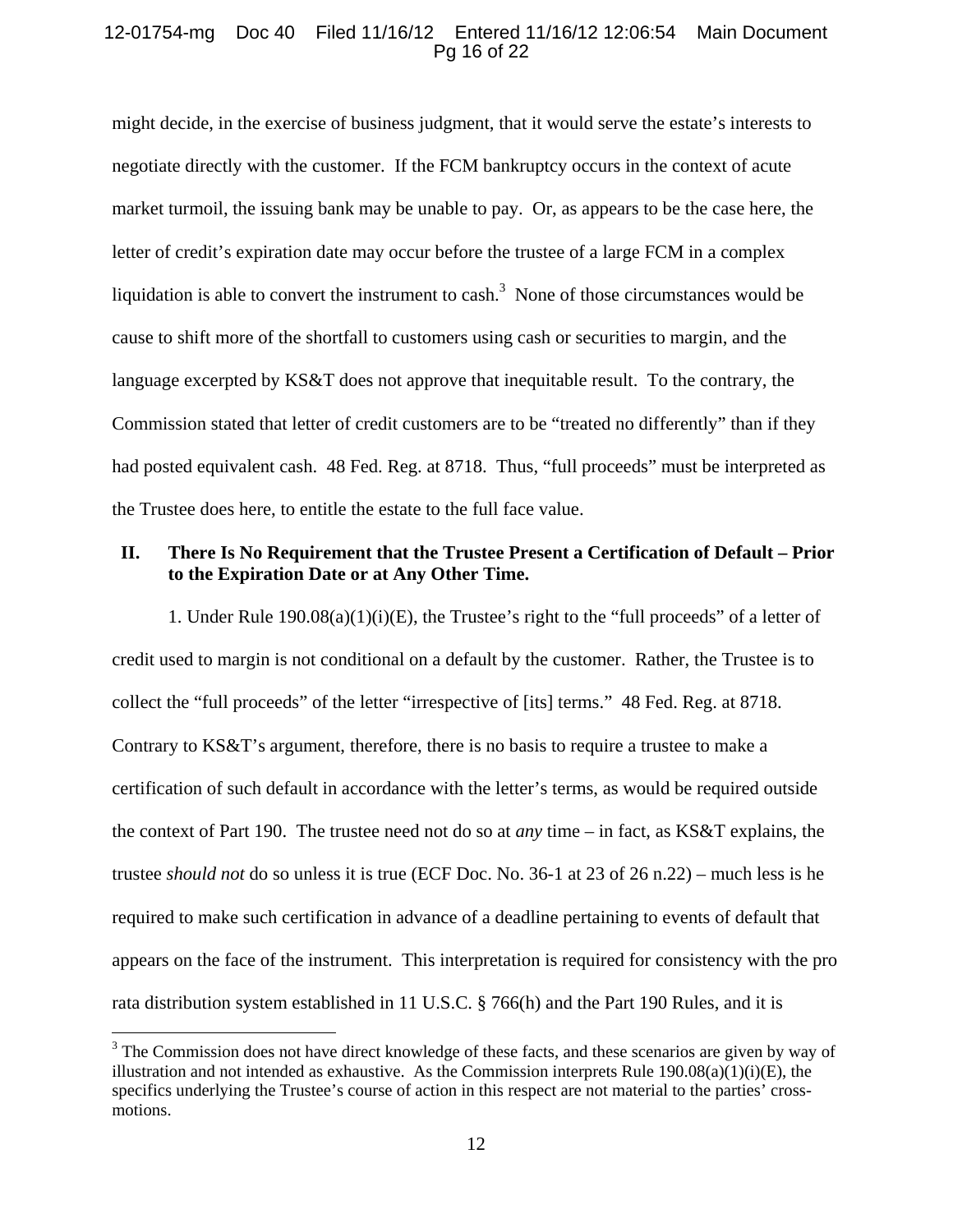#### 12-01754-mg Doc 40 Filed 11/16/12 Entered 11/16/12 12:06:54 Main Document Pg 17 of 22

"controlling." *Auer*, 519 U.S. at 461 (holding that an agency's interpretation of its own regulation is "controlling unless plainly erroneous or inconsistent with the regulation").

2. The Commission adopted Rule  $190.08(a)(1)(i)(E)$  to "assure that customers using a letter of credit to meet original margin obligations would be treated no differently than customers depositing other forms of non-cash margin or customers with excess cash margin deposit." *Id*. Indeed, "[t]he purpose of a letter of credit is to substitute for, and therefore support, an engagement to pay money." *First Commercial Bank v. Gotham Originals, Inc.*, 64 N.Y.2d 287, 294 (1985). Once the FCM is placed into bankruptcy, the trustee's right to that money, and any resulting obligations on the part of the customer, are fixed at the full face value of the letter. There is no textual or policy justification to enforce a time limit intended for events of default – to the contrary, the "expiration" of a trustee's right to those proceeds would cause the very injury that Rule  $190.08(a)(1)(i)(E)$  is designed to prevent. The Commission, moreover, has stressed the need "to 'fix'" each customer's "bankruptcy loss at a particular point in time." 46 Fed. Reg. at 57547. Each of those purposes would be defeated if a letter-of-credit customer were to be treated differently based on the letter's expiration date.

 3. The adopting release also states that the Part 190 Rules should not be interpreted to "require the trustee to engage in useless activities or to expend debtor funds needlessly." 48 Fed. Reg. at 8720. Here, KS&T argues that even *prior* to expiration, the Trustee was entitled to "\$0." (ECF Doc. No. 36-1 at 23 of 26 n.22.) KS&T asserts that the Trustee could only have collected the face value of the letter by making "a presentation that complied with the Letter of Credit's terms and conditions," which he "could not" have done "without committing material fraud." (*Id*. at 17, 23 of 26 n.22.) Thus, on KS&T's own theory, it would have been futile and wasteful for the Trustee to make demand of the issuing bank. More generally, interpreting Rule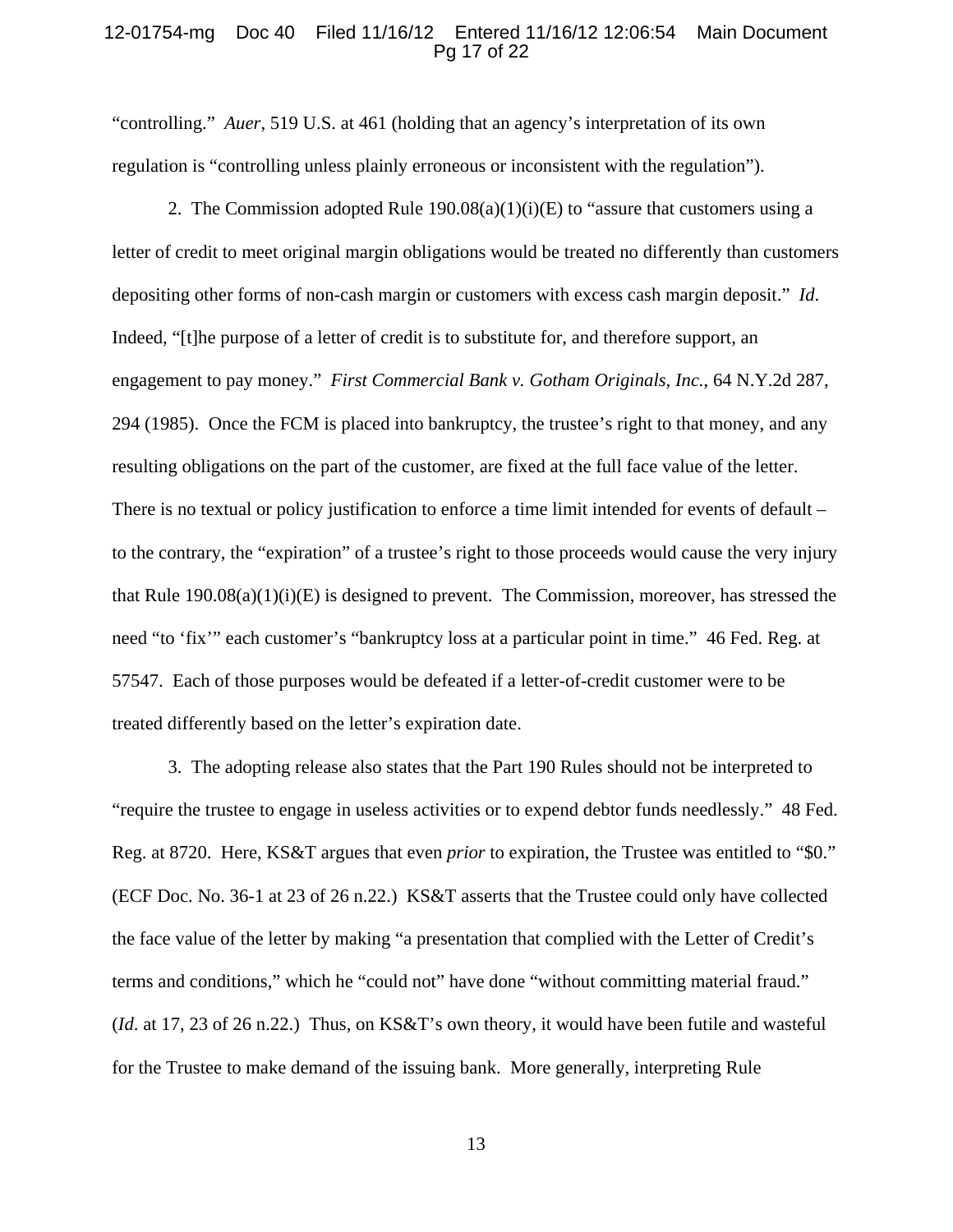## 12-01754-mg Doc 40 Filed 11/16/12 Entered 11/16/12 12:06:54 Main Document Pg 18 of 22

 $190.08(a)(1)(i)(E)$  to require immediate presentation of a letter of credit risks wasting estate assets in hurried litigation in any case where, as here, payment under the letter is contested. On the other hand, no purpose would be served by having the allocation of the limited estate assets among customers turn on whether the trustee makes demand before or after the deadline for certifying events of default, so long as the letter was valid and being used as a substitute for cash margin at the time of bankruptcy.

Finally, KS&T cites several cases for the proposition that, upon expiration of a contract, the debtor's rights cease to be enforceable. None of those cases, however, concern Rule  $190.08(a)(1)(i)(E)$  or any instance of a debtor's vested, unconditional right to cash payment, as exists here in favor of the estate. *See Sullivan v. Willock*, 854 F.2d 196, 199 (7th Cir. 1988) (debtor "breached the contract" by failing to complete a real estate transaction and lost "his down payment and both his rights and liabilities under the contract"); *Durwick, LLC v. Doe*, No. 11- 1723, 2012 WL 2946877, at \*3 (D. Colo. Bankr. June 1, 2012) (under applicable law, debtor had "no further rights to redeem the Property"); *In re Edgewater Med. Ctr.*, 373 B.R. 845, 853 (N.D. Ill. Bankr. 2007) ("The termination of the right to perform on an executory contract . . . differs from a transfer of property . . . ." (internal quotation marks omitted)); *Coast Cities Truck Sales, Inc. v. Navistar Int'l Transp. Co.*, 147 B.R. 674, 677 (D.N.J. 1992) ("[E]xecutory contracts validly terminated prior to the commencement of bankruptcy proceedings are not resurrected[.]" (internal quotation marks omitted)). Here, the debtor here has no further performance obligations, and the Trustee simply is entitled to collect the full proceeds of the letter.

# **III. Rule 190.08(a)(1)(i)(E) Is a Lawful Exercise of the Commission's Exclusive Jurisdiction over Transactions Involving Futures.**

KS&T states in a footnote that the rule, as interpreted above, would exceed the CFTC's authority. (ECF Doc. No. 36-1 at 15 of 26 at n.14.) This argument is waived, because it is not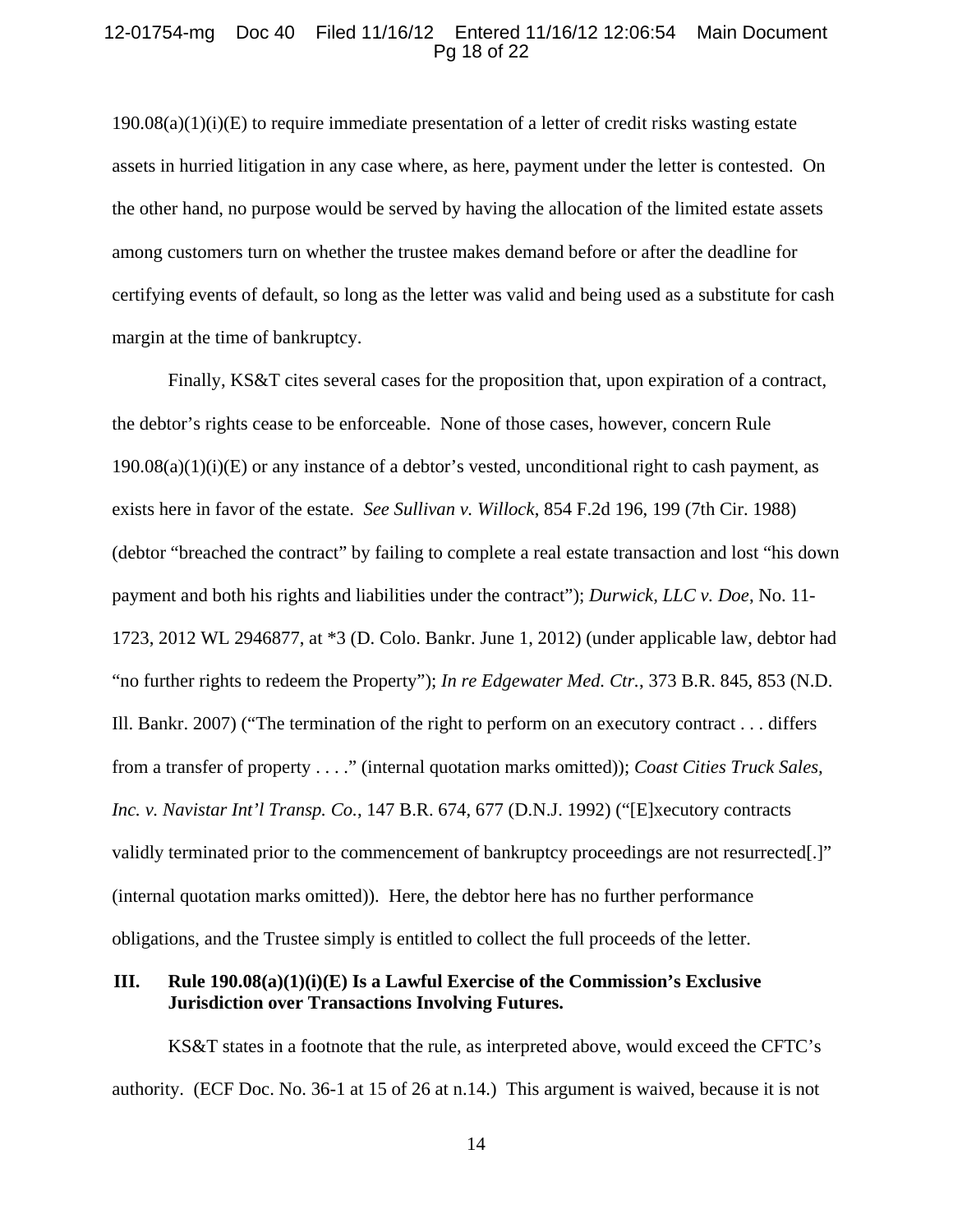## 12-01754-mg Doc 40 Filed 11/16/12 Entered 11/16/12 12:06:54 Main Document Pg 19 of 22

properly presented. *In re UBS AG ERISA Litig.*, No. 08 Civ. 6696, 2012 U.S. Dist. LEXIS 51806, at \*9 (S.D.N.Y. Mar. 23, 2012) ("Arguments which appear in footnotes are generally deemed to have been waived."); *In re Crude Oil Commodity Litig.*, 06 Civ. 6677, 2007 U.S. Dist. LEXIS 66208, at \*9 (S.D.N.Y. Sept. 7, 2007) (Buchwald, J.) (same). In any event, KS&T's interpretation of the CFTC's authority is without basis.

1. First, KS&T states that application of Rule  $190.08(a)(1)(i)(E)$  would "alter property rights" in excess of the Commission's authority to include or exclude "property" from "customer property." (ECF Doc. No. 36-1 at 15 of 26 at n.14.) But KS&T's rights with respect to these transactions and assets have always been subject to and circumscribed by CFTC regulations, including the Part 190 Rules. KS&T accepted these conditions when it chose to participate in the CFTC's jurisdictional markets. *See Marshall v. Barlow's, Inc.*, 436 U.S. 307, 313 (1978) ("The businessman in a regulated industry in effect consents to the restrictions placed upon him."). KS&T's customer agreement states that "[a]ll transactions shall be subject to . . . the rules and regulations of all federal . . . agencies." (ECF Doc. No. 35-6, ¶ 2; *see also id*. ¶ 29.A ("This Agreement . . . shall be governed by . . . the laws of the United States.").) Even without that express incorporation of federal law, applicable CFTC regulations would govern, and the Part 190 Rules would apply of their own force. *Marshall*, 436 U.S. at 313; *Costello v. Grundon*, 651 F.3d 614, 640 (7th Cir. 2011) ("[U]nder Illinois law, $\begin{bmatrix} 4 \end{bmatrix}$  laws in existence at the time a contract is executed, are deemed, in the absence of contractual language to the contrary, part of the contract as though they were expressly incorporated therein." (internal quotation marks omitted)). "When parties enter into a contract, they are presumed to accept all the rights and obligations imposed on their relationship by state (or federal) law." *Resolution Trust Corp. v. Diamond*, 45 F.3d 665, 673 (2d Cir. 1995). Moreover, any state law (of property, contract, or  $\overline{a}$ 

 $4 KS\&T$ 's customer agreement states that it is governed by Illinois law. (ECF Doc. No. 35-6,  $\llbracket$  29.A.)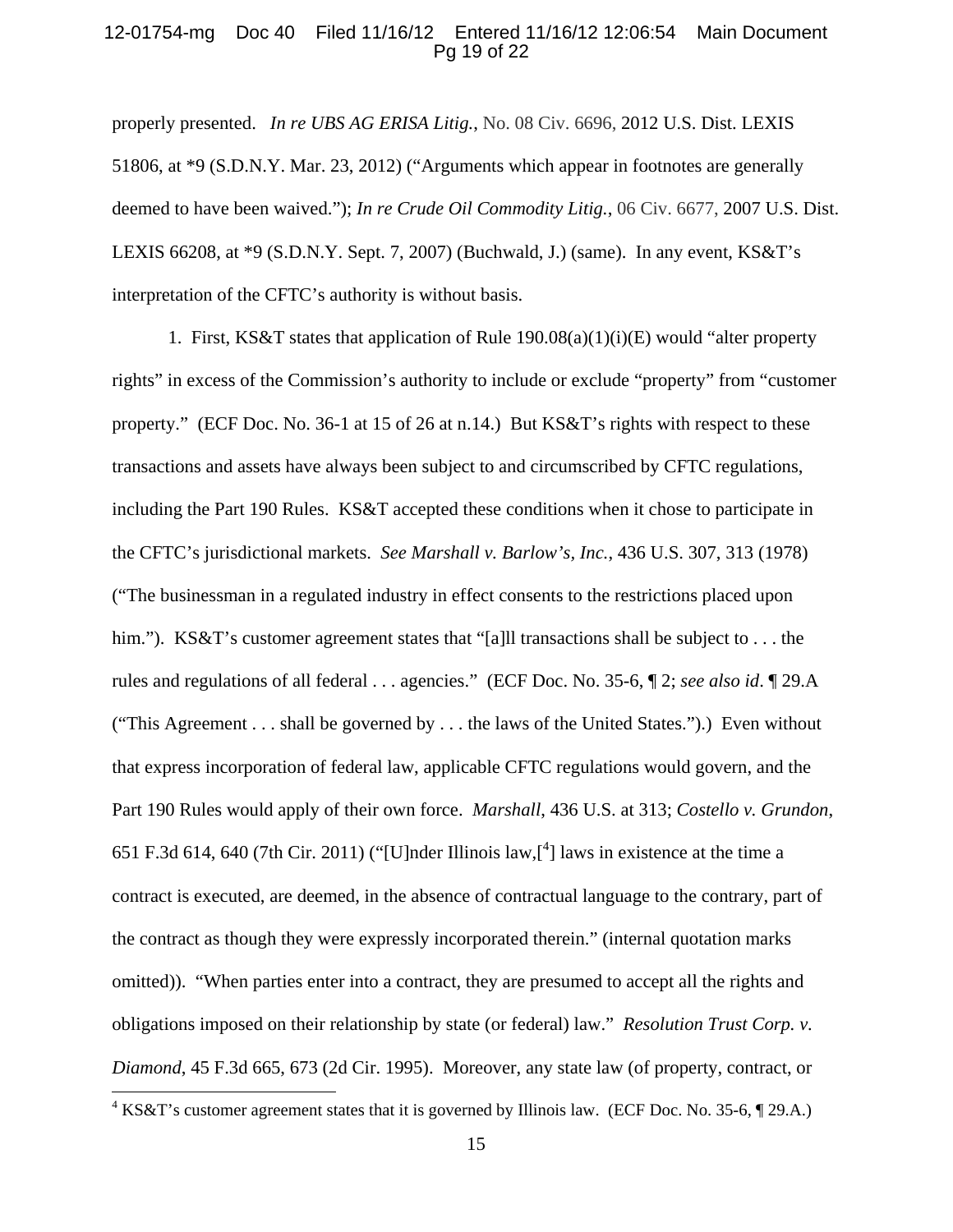## 12-01754-mg Doc 40 Filed 11/16/12 Entered 11/16/12 12:06:54 Main Document Pg 20 of 22

otherwise), that purported to contradict Rule  $190.08(a)(1)(i)(E)$ , would be preempted from applying here. 7 U.S.C. § 2(a)(1)(A); H.R. Rep. 93-1383 (1974) (Conf. Rep.), *reprinted in* 1974 U.S.C.C.A.N. 5894, 5897; *Leist v. Simplot*, 638 F.2d 283, 322 (2d Cir. 1980).

2. KS&T also cites 7 U.S.C. § 27a, which restricts the CFTC from "exercis[ing] regulatory authority" over letters of credit and certain other bank products. But that jurisdictional provision is not relevant here, because the rule does not purport to bring letters of credit within the Commission's "regulatory authority." Congress enacted Section 27a to confirm that identified banking products "will not be regulated *as futures contracts*." 146 Cong. Rec. S11918, 11925 (Dec. 15, 2000) (Sen. Lugar) (emphasis added). The provision, thus, "clarif[ies] the jurisdictional line between the regulation of banking products and futures products." 146 Cong. Rec. S11855, 11867 (Dec. 15, 2000) (Sen. Gramm); *see also* 146 Cong. Rec. E2181 (Dec. 14, 2000) (Rep. Ewing) ("Title IV, the 'Legal Certainty for Bank Products Act of 2000', excludes identified banking products from the Commodity Exchange Act. It provides guidelines to determine the proper regulator for hybrid products."). In the Dodd-Frank Act, Congress redrew this jurisdictional line to separate regulation of those banking products from the CFTC's new regulatory authority over "swaps." *See* Dodd-Frank Wall Street Reform & Consumer Protection Act, P.L. 111-203, § 725, 124 Stat. 1376, 1685 (July 21, 2010). As a result, the Commission may not, for example, bring an enforcement action charging a bank with a CFTC registration violation for issuing an ordinary letter of credit, *see* 17 C.F.R. § 3.10, and it may not, on the basis of such activity, require a bank to keep the books and records required of a swap dealer, *id*. § 23.201. In contrast to commodity market regulations of that nature, Rule 190.08(a)(1)(i)(E) does not apply to letters of credit *except* to place conditions on a trader's use of one in a futures transaction over which the CFTC has exclusive jurisdiction. *See* 7 U.S.C.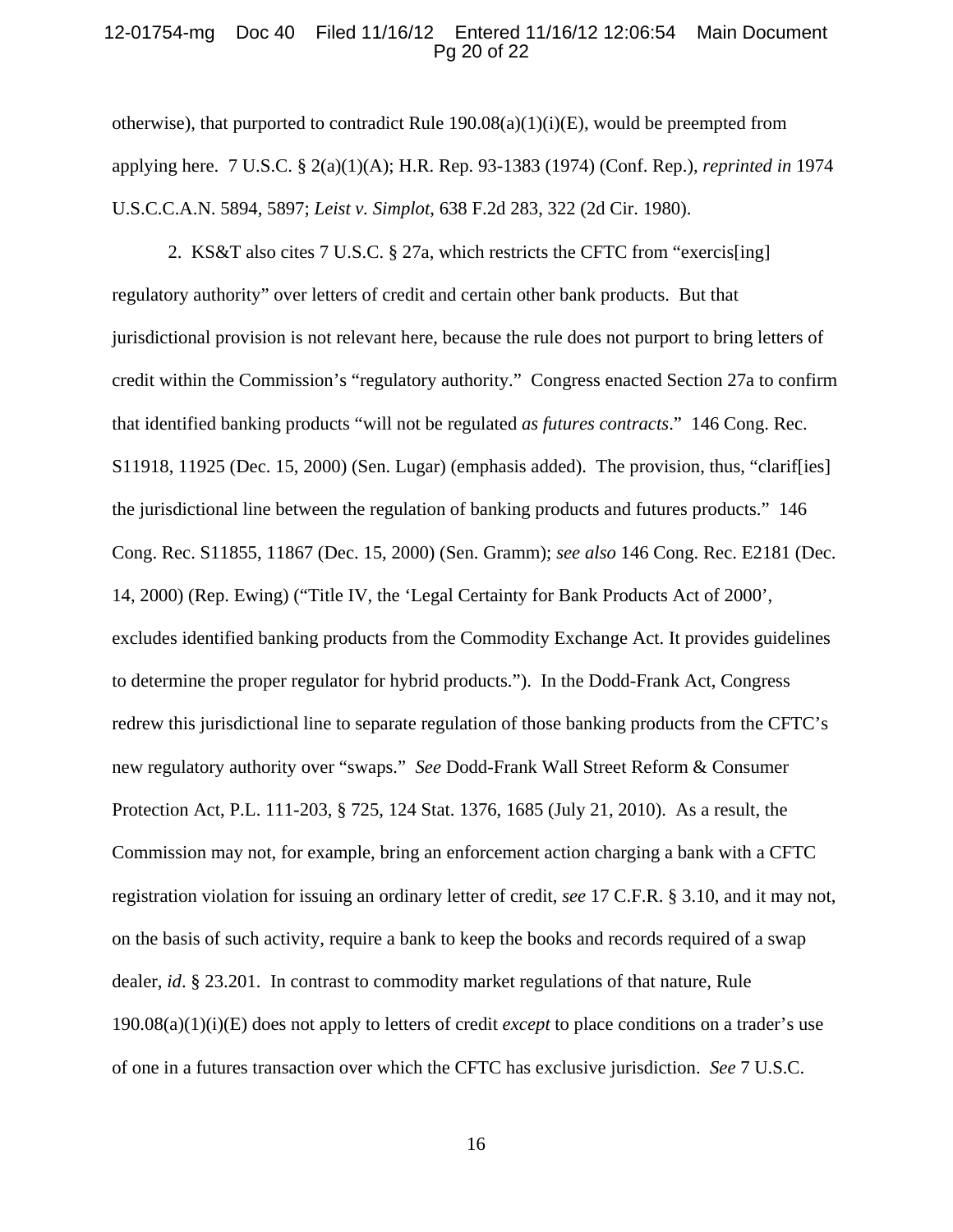# 12-01754-mg Doc 40 Filed 11/16/12 Entered 11/16/12 12:06:54 Main Document Pg 21 of 22

§ 2(a)(1)(A). Nothing in Section 27a or its legislative history purports to address the Part 190

Rules or otherwise restrict the CFTC from exercising regulatory authority over what plainly are

*futures* transactions, notwithstanding that a letter of credit forms part of the consideration.

# **CONCLUSION**

For the foregoing reasons, the CFTC supports the Trustee's motion for summary

judgment.

Respectfully submitted,

# COMMODITY FUTURES TRADING COMMISSION

By: /s/ *Robert A. Schwartz* Dan M. Berkovitz, General Counsel Jonathan L. Marcus, Deputy General Counsel Robert B. Wasserman, Chief Counsel, Division of Clearing and Risk Martin B. White, Assistant General Counsel Robert A. Schwartz, Assistant General Counsel

> U.S. Commodity Futures Trading Commission Three Lafayette Plaza 1155 21st Street N.W. Washington, DC 20581 (202) 418-5000 jmarcus@cftc.gov rwasserman@cftc.gov mwhite@cftc.gov rschwartz@cftc.gov

Dated: November 16, 2012